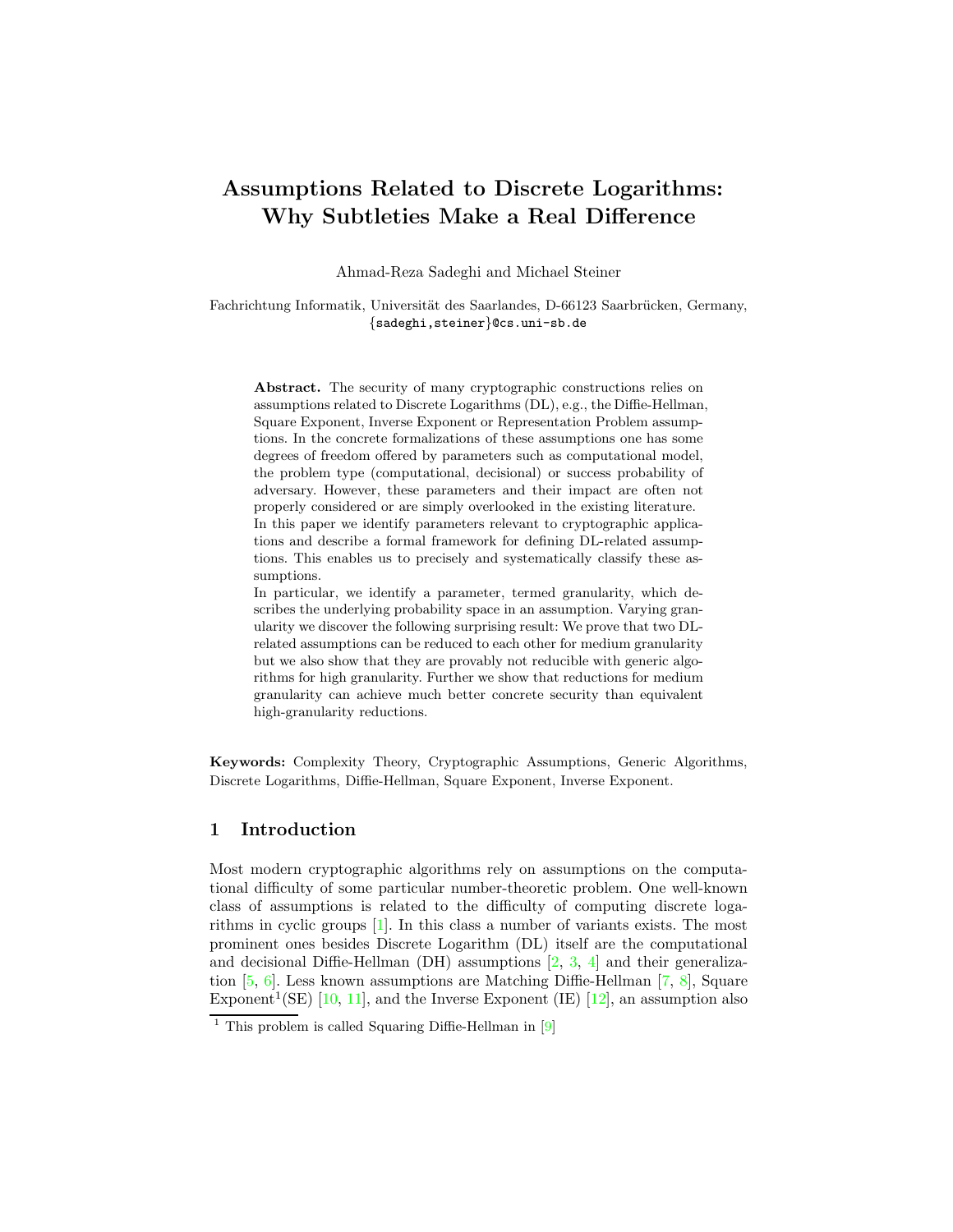<span id="page-1-0"></span>implicitly required for the security of  $[13, 14]$  $[13, 14]$  $[13, 14]$ . Several papers have studied relations among these assumptions, e.g.,  $[15, 16, 17, 18, 9]$  $[15, 16, 17, 18, 9]$  $[15, 16, 17, 18, 9]$  $[15, 16, 17, 18, 9]$  $[15, 16, 17, 18, 9]$  $[15, 16, 17, 18, 9]$  $[15, 16, 17, 18, 9]$  $[15, 16, 17, 18, 9]$  $[15, 16, 17, 18, 9]$ .

In the concrete formalizations of these assumptions one has various degrees of freedom offered by parameters such as computational model, problem type (computational, decisional or matching) or success probability of adversary. However, such aspects are often not precisely considered in the literature and related consequences are simply overlooked. In this paper, we address these aspects by identifying the parameters relevant to cryptographic assumptions. Based on this, we present an understandable formal framework and a notation for defining DL-related assumptions. This enables us to precisely and systematically classify these assumptions.

Among the specified parameters, we focus on a parameter we call *granularity* of the probability space which underlies an assumption. Granularity defines what part of the underlying algebraic structure (i.e., algebraic group and generator) is part of the probability space and what is fixed in advance: For high granularity an assumption has to hold for all groups and generators; for medium granularity the choice of the generator is included in the probability space and for low granularity the probability is taken over both the choice of the group and the generator. Assumptions with lower granularity are weaker than those with higher granularity. Yet not all cryptographic settings can rely on the weaker variants: Only when the choice of the system parameters is guaranteed to be random one can rely on a low-granularity assumption. Consider an anonymous payment system where the bank chooses the system parameters. To base the security of such a system a-priori on a low-granularity assumption would not be appropriate. A cheating bank might try to choose a weak group with trapdoors (easy problem instances) [\[19\]](#page-17-1) to violate the anonymity of the customer. An average-case lowgranular assumption would not rule out that infinitely many weak groups exist even though the number of easy problem instances is asymptotically negligible. However, if we choose the system parameters of the payment system through a random yet verifiable process we can resort to a weaker assumption with lower granularity. Note that to our knowledge no paper on anonymous payment systems does address this issue properly. Granularity was also overlooked in different contexts, e.g., [\[3\]](#page-15-2) ignores that low-granular assumptions are not known to be random self-reducible which leads to a wrong conclusion.

In this paper we show that varying granularity can lead to surprising results. We extend the results of  $[9]$  to the problem class IE, i.e., we prove statements on relations between IE, DH and SE for both computational and decisional variants in the setting of [\[9\]](#page-16-7) which corresponds to the high-granular case. We then consider medium granularity (with other parameters unchanged) and show the impact: We prove that the decisional IE and SE assumptions are equivalent for medium granularity whereas this is provably not possible for their high-granular variants, at least not in the generic model [\[15\]](#page-16-10). We also show that reductions between computational IE, SE and DH can offer much better concrete security for medium granularity than their high-granular analogues.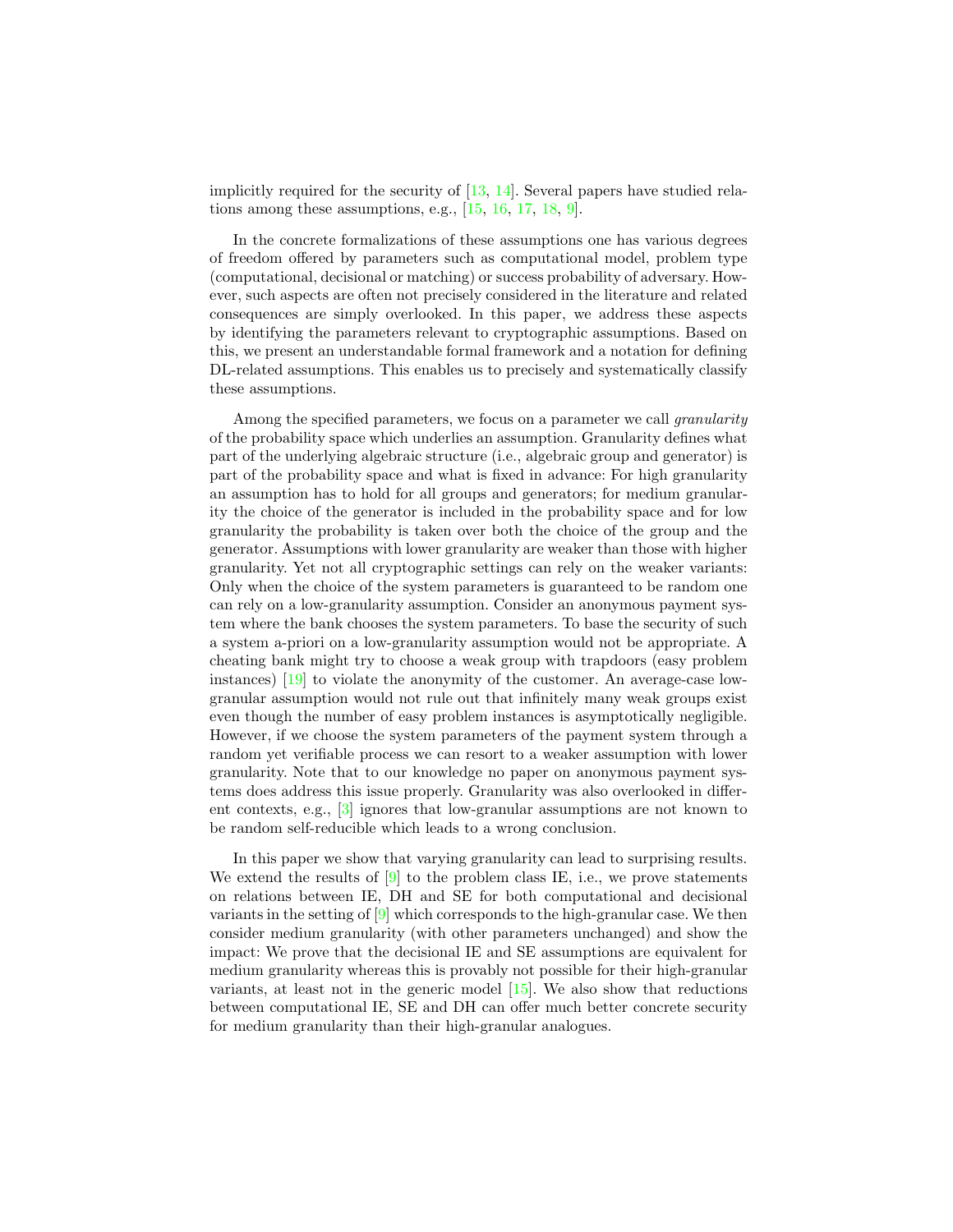# <span id="page-2-1"></span>2 Terminology

#### 2.1 Algebraic Structures

The following terms are related to the algebraic structures underlying an assumption.

Group G: All considered assumptions are based on cyclic finite groups. For brevity, however, we will omit the "cyclic finite" in the sequel and refer to them simply as "groups". The order of a group is associated with a security parameter  $k$  which classifies the group according to the difficulty of certain problems (e.g., DL).

Group family  $\mathcal{G}$ : A set of groups with the "same" structure/nature. An example is the family of the groups used in DSS [\[20\]](#page-17-2), i.e., unique subgroups of  $\mathbb{Z}_p^*$  of order q with p and q prime,  $|q| \approx 2k$  and  $p = rq + 1$  for an integer r sufficiently large to make DL hard to compute in security parameter k. Other examples are non-singular elliptic curves or composite groups  $\mathbb{Z}_n^*$  with  $n$  a product of two safe primes.

**Generator**  $g$ : In the DL settings, we also need a generator  $g$  which generates the group G, i.e.,  $\forall y \in G \exists x \in \mathbb{Z}_{|G|}: y = g^x$ .

Structure instance SI: The structure underlying the particular problem. In our case this means a group  $G$  together with a non-empty tuple of generators  $g_i$ . As a convention we abbreviate  $g_1$  to g if there is only a single generator associated with a given structure instance.

### <span id="page-2-0"></span>2.2 Problem Families

The following two definitions characterize a particular problem underlying an assumption.

**Problem family**  $\mathcal{P}$ **:** A family of abstract and supposedly difficult relations. Examples are Discrete Logarithm (DL), Diffie-Hellman (DH), or the Representation Problem (RP). Note that the problem family ignores underlying algebraic groups and how parameters are chosen. Further, note that in the definition of problem families we don't distinguish between decisional or computational variants of a problem.

Problem instance PI: A list of concrete parameters fully describing a particular instance of a problem family, i.e., a structure instance SI and a tuple  $(priv, publ, sol)$  where *priv* is the tuple of secret values used to instantiate that problem, publ is the tuple of information publicly known on that problem and sol is the solution of that problem instance. This presentation achieves a certain uniformity of description and allows a generic definition of problem types. For convenience, we define  $PI^{SI}$ ,  $PI^{P}$ ,  $PI^{publ}$ ,  $PI^{priv}$  and  $PI^{sol}$  to be the projection of a problem instance  $PI$  to its structure instance, problem family and public, private and solution part, respectively. When not explicitly stated, we can assume that *priv* consists always of elements from  $\mathbb{Z}_{|G|}$  and *publ* and *sol* consists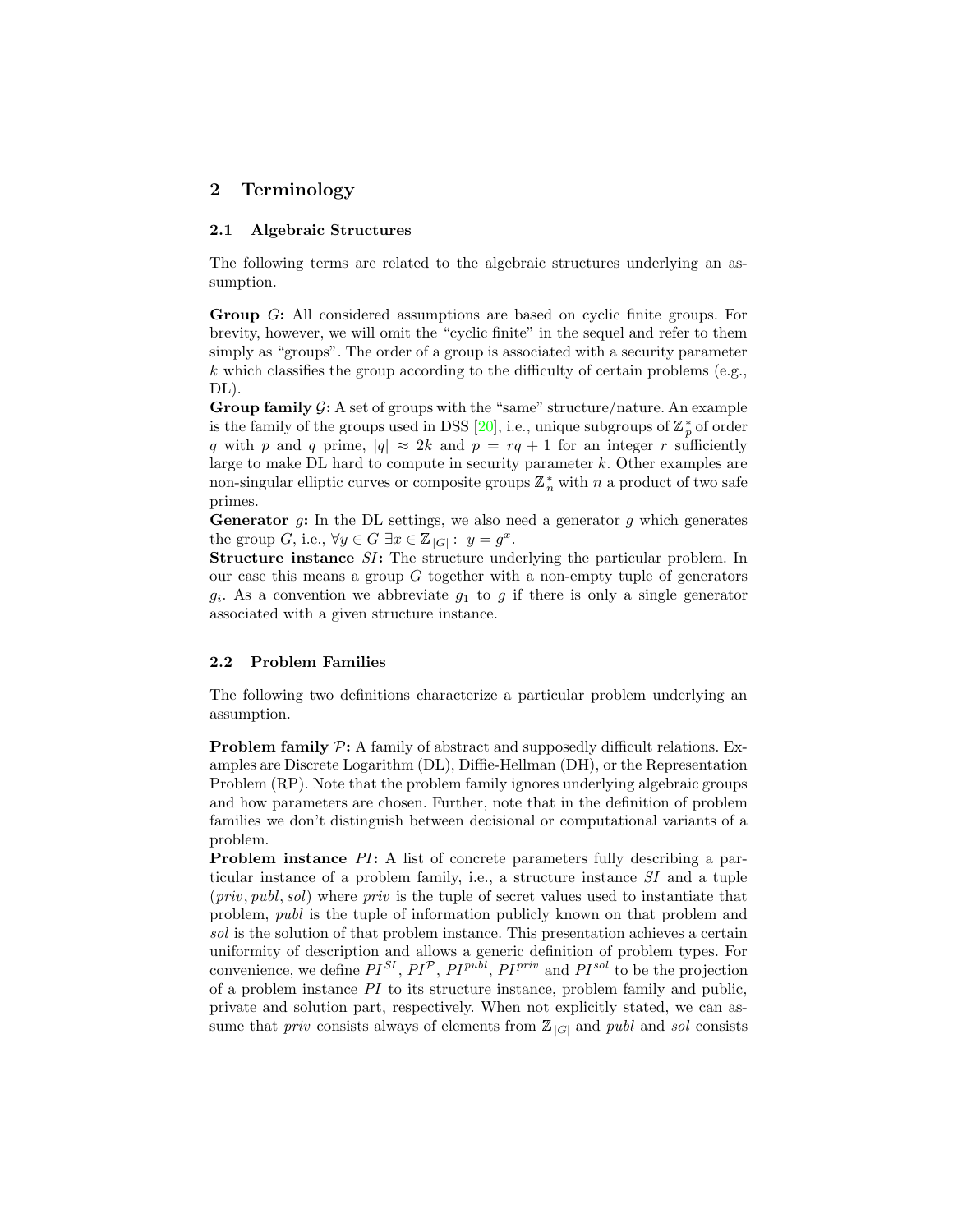<span id="page-3-0"></span>of elements from G. Furthermore, the structure instance SI is assumed to be publicly known.

If we take the DH problem for integers modulo a prime  $p$  as an example,  $PI_{DH}$  is defined by the tuple  $(((\mathbb{Z}_p^*, p), (g)), ((x, y), (g^x, g^y), (g^{xy}))$  with  $PI_{DH}^{\mathcal{P}} := DH$ ,  $PI_{DH}^{SI} := ((\mathbb{Z}_p^*, p), (g)), PI_{DH}^{priv} := (x, y), PI_{DH}^{publ} := (g^x, g^y), PI_{DH}^{sol} := g^{xy},$ respectively.

### 3 Parameters of DL-based Assumptions

In formulating intractability assumptions for problems related to DL we identified the following orthogonal parameters which suffice to describe assumptions relevant to cryptographic applications.<sup>2</sup>

Note that the labels of the following sublists (e.g., "u" and "n" for the first parameter) are used later in Section [4](#page-5-0) to identify values corresponding to a given parameter (e.g., "Computational capability of adversary" for above example).

- 1. Computational capability of adversary: Potential algorithms solving a problem have to be computationally limited for number-theoretic assumptions to be meaningful (otherwise we could never assume their nonexistence). Here, we only consider algorithms (called adversary in the following) with running times bounded by a polynomial. The adversary can be of
	- u (Uniform complexity): There is a single probabilistic Turing machine (TM) A which for any given problem instance from the proper domain returns a (not necessarily correct) answer in expected polynomial time in the security parameter k.
	- n (Non-uniform complexity): There is an (infinite) family of TMs  $\{A_i\}$  with description size and running time of  $A_i$  bounded by a polynomial in the security parameter k.

To make the definition of the probability spaces more explicit we model probabilistic TMs always as deterministic machines with the random coins given as explicit input  $\mathcal C$  chosen from the uniform distribution  $\mathcal U$ .

Finally, a note on notation: In the case a machine  $A$  has access to some oracles  $\mathcal{O}_1, \ldots, \mathcal{O}_n$  we denote that as  $\mathcal{A}^{\mathcal{O}_1, \ldots, \mathcal{O}_n}$ .

- 2. "Algebraic knowledge": A second parameter describing the adversary's computational capabilities relates to the adversary's knowledge on the group family. It can be one of the following:
	- $\sigma$  (Generic): This means that the adversary doesn't know anything about the structure (representation) of the underlying algebraic group. More precisely this means that all group elements are represented using a random bijective encoding function  $\sigma(\cdot): \mathbb{Z}_{|G|} \to G$  and group operations can only be performed via the addition and inversion oracles  $\sigma(x+y) \leftarrow$  $\sigma_{+}(\sigma(x), \sigma(y))$  and  $\sigma(-x) \leftarrow \sigma_{-}(x)$  respectively, which the adversary receives as a black box [\[15,](#page-16-10) [22,](#page-17-3) [23\]](#page-17-4).

 $2$  For this paper we slightly simplified the classification. Further parameters and values and more details can be found in the full paper [\[21\]](#page-17-5).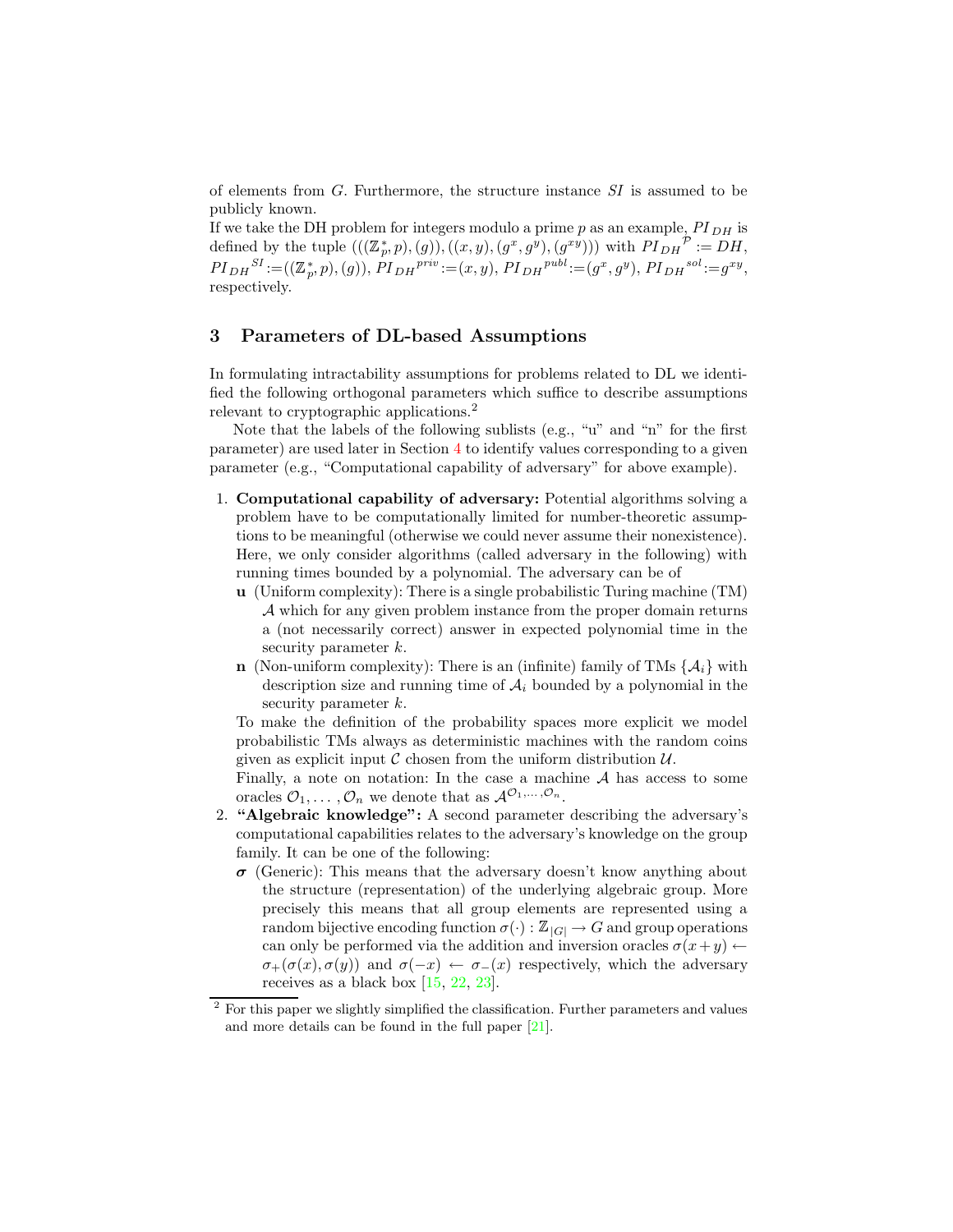If we use  $\sigma$  in the following we always mean the (not further specified) random encoding used for generic algorithms with a group G and generator g implicitly implied in the context. In particular, by  $\mathcal{A}^{\sigma}$  we refer to a generic algorithm.

- (marked by absence of  $\sigma$ ) (Specific): In this case the adversary can also exploit special properties (e.g., the encoding) of the underlying group.
- 3. Success probability: The adversary's success probability in solving problem instances (for a given security parameter  $k$  and probability distribution D) can either be
	- 1 (Perfect): The algorithm  $\mathcal A$  must solve all problem instances from  $\mathcal D$ .
	- $1-1/poly(k)$  (Strong): The algorithm A must be successful with overwhelming probability, i.e., at most a negligible  $(in k)$  amount of instances in D can remain unsolved.
	- $\epsilon$  (Invariant): The algorithm A must answer at least a constant fraction  $\epsilon$ of the queries from  $\mathcal D$  successfully.
	- $1/poly(k)$  (Weak): The algorithm A must be successful with at least a nonnegligible amount of queries from D.

An assumption requiring the inexistence of perfect adversaries corresponds to worst-case complexity, i.e., if the assumption holds then there are at least a few hard instances. However, what is a-priori required in most cases in cryptography is an assumption requiring even the inexistence of weak adversaries, i.e., if the assumption holds then most instances are hard.

- 4. "Granularity of probability space": Depending on what part of the structure instance is a-priori fixed (i.e., the assumption has to hold for all such parameters) or not (i.e., the parameters are part of the probability space underlying an assumption) we distinguish among following situations:
	- 1 (Low-granular): The group family (e.g., prime order subgroups of  $\mathbb{Z}_p^*$ ) is fixed but not the specific structure instance (e.g., parameters  $p, q$  and generators  $g_i$  for the example group family given above).
	- **m** (Medium-granular): The group (e.g., p and q) but not the generators  $g_i$ are fixed.
	- h (High-granular): The group as well as the generators  $q_i$  are fixed.
- 5. Problem family: Following problem families are useful (and often used) for cryptographic applications. As mentioned in Section [2.2](#page-2-0) we describe the problem family (or more precisely their problem instances) by an (abstract) structure instance  $SI(G, g_1, g_2, ...)$  and an (explicit) tuple (*priv, publ, sol*): **DL** (Discrete Logarithm):  $PI_{DL} := (SI, ((x), (g^x), (x))).$ 
	- **DH** (Diffie-Hellman):  $PI_{DH} := (SI, ((x, y), (g^x, g^y), (g^{xy}))).$
	- **GDH** (Generalized Diffie-Hellman):  $PI_{GDH} := (SI, ((x_i | 1 \le i \le n \land n \ge 2)),$  $(g^{\prod_{i\in I} x_i} | \forall I \subset \{1,\ldots,n\}), (g^{\prod_{i=1}^n x_i})).$
	- **SE** (Square-Exponent):  $PI_{SE} := (SI, ((x), (g^x), (g^{x^2}))).$
	- **IE** (Inverse-Exponent):  $PI_{IE} := (SI, ((x), (g^x), (g^{x^{-1}}))).$
	- Note that  $priv(x)$  has to be an element of  $\mathbb{Z}_{|G|}^{*}$  here, contrary to the other problem families mentioned where *priv* contains elements of  $\mathbb{Z}_{|G|}$ .
	- **RP** (Representation Problem):  $PI_{RP} := (SI, ((x_i \mid 1 \le i \le n \land n \ge 2)),$  $(\prod_{i=1}^n g_i^{x_i}), (x_i | 1 \leq i \leq n)).$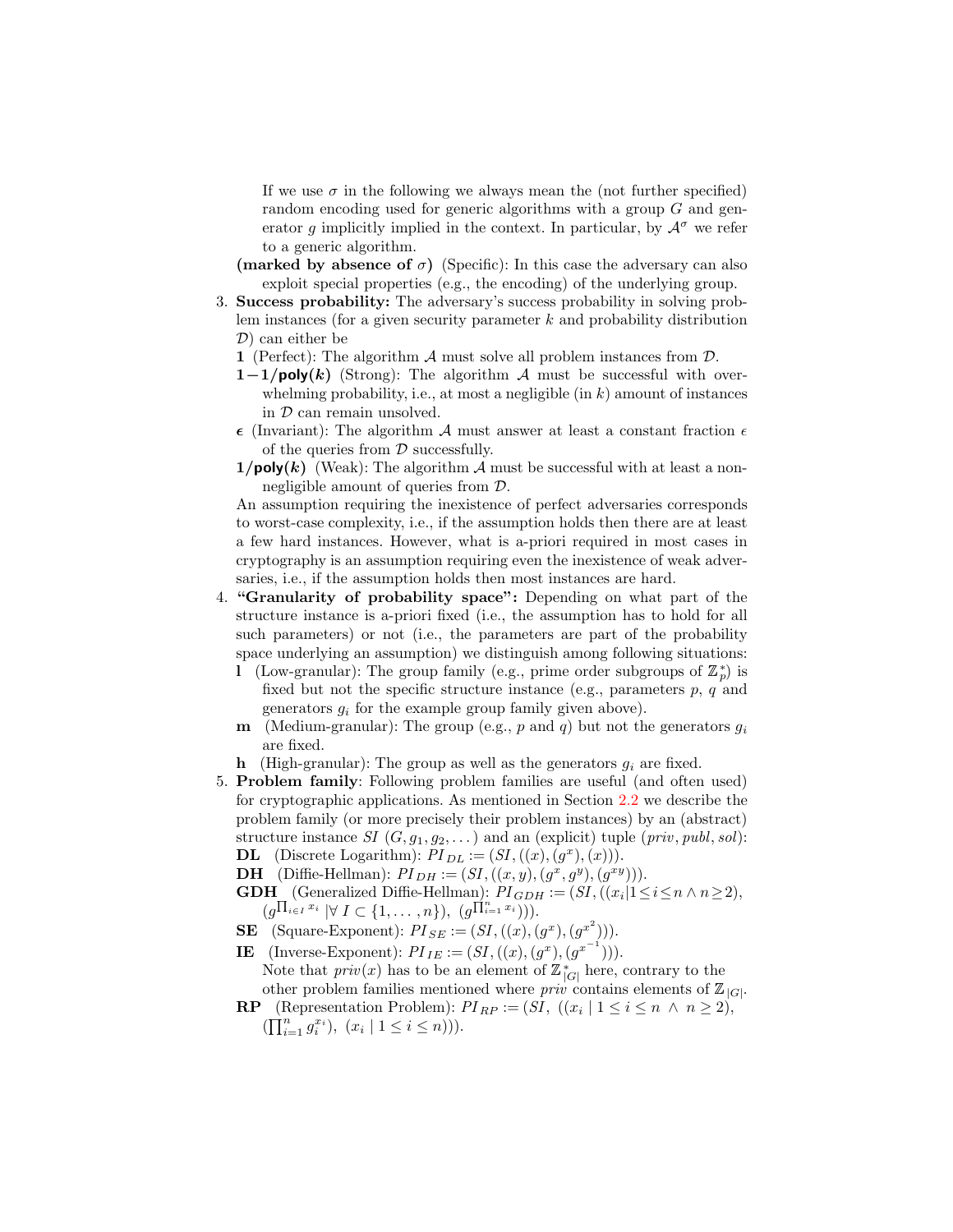- <span id="page-5-1"></span>6. Problem type: Each problem can be formulated in three variants.
	- **C** (Computational): For a given problem instance PI the algorithm  $\mathcal A$  succeeds if and only if it can solve PI, i.e.,  $\mathcal{A}(PI^{pub}, \dots) = PI^{sol}$ .
	- $\mathbf{D}$  (Decisional): For a given problem instance  $PI$ , a random problem instance  $PI_{\mathcal{R}}$  and a random bit b the algorithm A succeeds if and only if it can decide whether a given solution matches the given problem instance, i.e.,  $\mathcal{A}(PI^{publ}, b * PI^{sol} + \bar{b} * PI_{\mathcal{R}}^{sol}), \dots) = b.$
	- **M** (Matching): For two given problem instances  $PI_0$  and  $PI_1$ , and a random bit  $b$  the algorithm  $A$  succeeds if and only if it can correctly associate the solutions to their corresponding problem instances, i.e.,  $\mathcal{A}(PI_0^{publ}, PI_1^{publ}, PI_b^{sol}, PI_{\bar{b}}^{sol}, \dots) = b.$
- 7. Group family: We distinguish between group families with the following generic properties. The factorization of the group order contains lprim large prime factors (at least one) nsprim no small prime factor

prim only a single and large prime factor

# <span id="page-5-0"></span>4 Defining Assumptions

Using the parameters and corresponding values defined in the previous section we can define intractability assumptions in a compact and precise way. The used notation is composed out of the labels corresponding to the parameter values of a given assumption. This is best illustrated in following example:<sup>3</sup> The term

 $1/poly(k)-DDH<sup>\sigma</sup>(c:u; g:h; f:prim)$ 

denotes the decisional (D) Diffie-Hellman (DH) assumption in prime-order groups (f:prim) with weak success probability  $(1/poly(k))$ , limited to generic algorithms  $(\sigma)$  of uniform complexity (c:u), and with high granularity (g:h).

The formal assumption statement automatically follows from the parameter values implied by an assumption term. For space reasons we restrict ourselves again to an example as explanation: To assume that above-mentioned assumption  $1/\text{poly}(k)$ -DDH<sup> $\sigma$ </sup>(c:u; g:h; f:prim) holds informally means that there are no generic algorithms of uniform complexity which are asymptotically able to distinguish a non-negligible amount of DH tuples from random ones in prime-order subgroups where the probability space is defined according to high granularity. Formally this assumption is given below. To give the reader a better feel for the newly introduced parameter granularity we specify also the corresponding assumptions with medium and low granularity.

A few explanations to the statements:  $S_G$ ,  $S_g$  and  $S_{PI}$  are the probabilistic algorithms selecting groups, generators and problem instances, respectively; ExpectRunTime gives a bound on the expected run time of the algorithm and **Prob**[ $S$ ::  $PS$ ] gives the probability of statement S with the probability taken over a probability space defined by  $PS$ . Furthermore, remember that  $PI_{DH}$  is  $(SI, ((x,y),(g^x,g^y),(g^{xy}))), PI_{DH}^{publ}$  is  $(g^x,g^y)$  and  $PI_{DH}^{sol}$  is  $(g^{xy})$ .

<sup>&</sup>lt;sup>3</sup> A more thorough treatment is omitted here due to space reasons and will appear in [\[21\]](#page-17-5).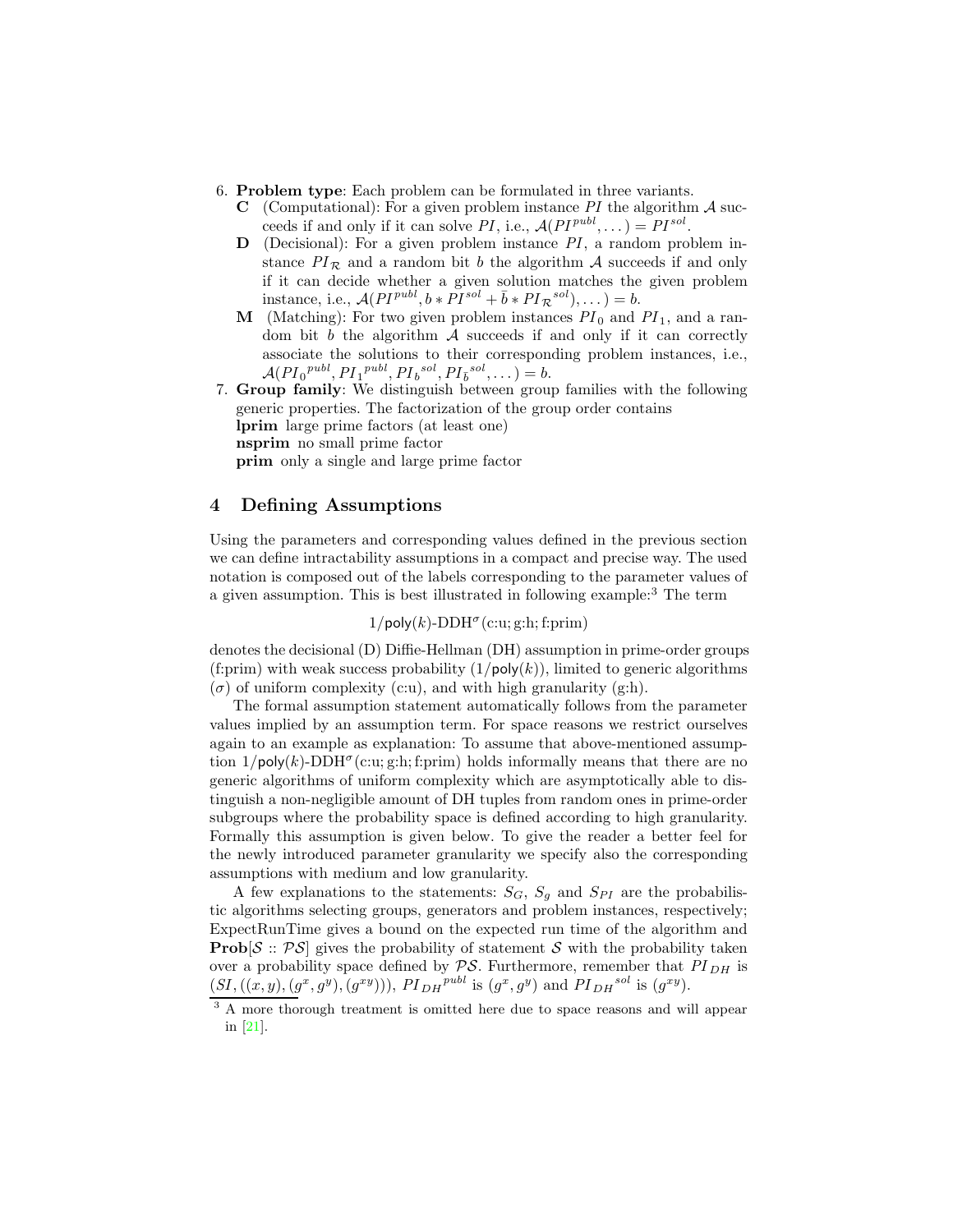1. Assumption  $1/\text{poly}(k)$ -DDH<sup> $\sigma$ </sup>(c:u; g:h; f:prim), i.e., with high granularity:

 $\forall p_1, p_2 > 0; \ \forall \mathcal{A}^{\sigma} \in TM; \ \exists k_0; \ \forall k > k_0;$  $\forall G \leftarrow S_G$  ("prime-order groups", 1<sup>k</sup>);  $\forall g \leftarrow S_g(G)$ ; *SI* ←  $(G, g)$ ; ExpectRunTime( $\mathcal{A}^{\sigma}(\mathcal{C}, G, g, PI_{DH})$ ) <  $k^{p_2}$ ;  $(|\text{Prob}[\mathcal{A}^{\sigma}(\mathcal{C}, G, g, PI_{DH}^{publ}, b * PI_{DH}^{sol} + \bar{b} * PI_{\mathcal{R}}^{sol} ) = b ::$  $b \stackrel{\mathcal{R}}{\leftarrow} \{0,1\}; C \stackrel{\mathcal{R}}{\leftarrow} \mathcal{U};$  $PI_{DH} \leftarrow S_{PI}(DH, SI); PI_{\mathcal{R}} \leftarrow S_{PI}(PI_{DH}^{\mathcal{P}}, PI_{DH}^{SI});$  $|-1/2| \cdot 2| < 1/k^{p_1}$ 2. As above except now with medium granularity  $(1/\text{poly}(k)\text{-DDH}^{\sigma}(\text{c:u}; \text{g:}m; \text{f:}\text{prim}))$ :  $\forall p_1, p_2 > 0; \ \forall \mathcal{A}^{\sigma} \in TM; \ \exists k_0; \ \forall k > k_0;$  $\forall G \leftarrow S_G(\text{``prime-order groups''}, 1^k);$ ExpectRunTime( $\mathcal{A}^{\sigma}(\mathcal{C}, G, g, PI_{DH})$ ) <  $k^{p_2}$ ;  $(|\text{Prob}[\mathcal{A}^{\sigma}(\mathcal{C}, G, g, PI_{DH}^{publ}, b*PI_{DH}^{sol} + \bar{b}*PI_{\mathcal{R}}^{sol}) = b::$  $b \stackrel{\mathcal{R}}{\leftarrow} \{0,1\}; C \stackrel{\mathcal{R}}{\leftarrow} \mathcal{U};$  $g \leftarrow S_q(G); \ SI \leftarrow (G, g);$  $PI_{DH} \leftarrow S_{PI}(DH, SI); PI_{\mathcal{R}} \leftarrow S_{PI}(PI_{DH}^{\mathcal{P}}, PI_{DH}^{SI});$ ]-  $1/2$  | · 2) <  $1/k^{p_1}$ 3. As above except now with low granularity  $(1/\text{poly}(k)\text{-DDH}^{\sigma}(\text{c:u}; \text{g:}l; \text{f:prim}))$ :  $\forall p_1, p_2 > 0; \ \forall \mathcal{A}^{\sigma} \in TM; \ \exists k_0; \ \forall k > k_0;$ ExpectRunTime( $\mathcal{A}^{\sigma}(\mathcal{C}, G, g, PI_{DH})$ ) <  $k^{p_2}$ ;  $(|\text{Prob}[\mathcal{A}^{\sigma}(\mathcal{C}, G, g, PI_{DH}^{publ}, b*PI_{DH}^{sol} + \bar{b}*PI_{\mathcal{R}}^{sol}) = b::$  $b \stackrel{\mathcal{R}}{\leftarrow} \{0,1\}; C \stackrel{\mathcal{R}}{\leftarrow} \mathcal{U};$  $G \leftarrow S_G$  ("prime-order groups", 1<sup>k</sup>);  $g \leftarrow S_g(G)$ ;  $SI \leftarrow (G, g)$ ;  $PI_{DH} \leftarrow S_{PI}(DH, SI); PI_{\mathcal{R}} \leftarrow S_{PI}(PI_{DH}^{\mathcal{P}}, PI_{DH}^{SI});$  $|-1/2| \cdot 2| < 1/k^{p_1}$ 

To express relations among assumptions we will use following notation:

- $A \implies B$  means that if assumption A holds, so does assumption B, i.e., A  $(B)$  is a weaker (stronger) assumption than  $B(A)$ . Vice-versa, it also means that if there is a (polynomially-bounded) algorithm  $A_B$  breaking assumption B then we can build another (polynomially-bounded) algorithm  $\mathcal{A}_{A}^{\mathcal{A}_{B}}$  with (oracle) access to  $\mathcal{A}_B$  which breaks assumption A.
- $A \iff B$  means that  $A \implies B$  and  $B \implies A$ , i.e., A and B are assumptions of the same (polynomial) complexity.

Furthermore, if we are referring to oracle-assumption, i.e., assumptions where we give adversaries access to auxiliary oracles, we indicate it by listing the oracles at the end of the list in the assumption term. For example, the assumption  $1/\text{poly}(k)$ -DDH<sup> $\sigma$ </sup>(c:u; g:h; f:prim;  $\mathcal{O}_{1-\text{DSE}(c:u; g:h; f:prim})$ ) corresponds to the first assumption statement given above except that now the adversary also gets access to an oracle breaking the assumption  $1-\text{DSE}(c:u; g:h; f:prim)$ . Finally, if we use ∗ for a particular parameter in an assumption term we mean the class of assumptions where this parameter is varied over all possible values.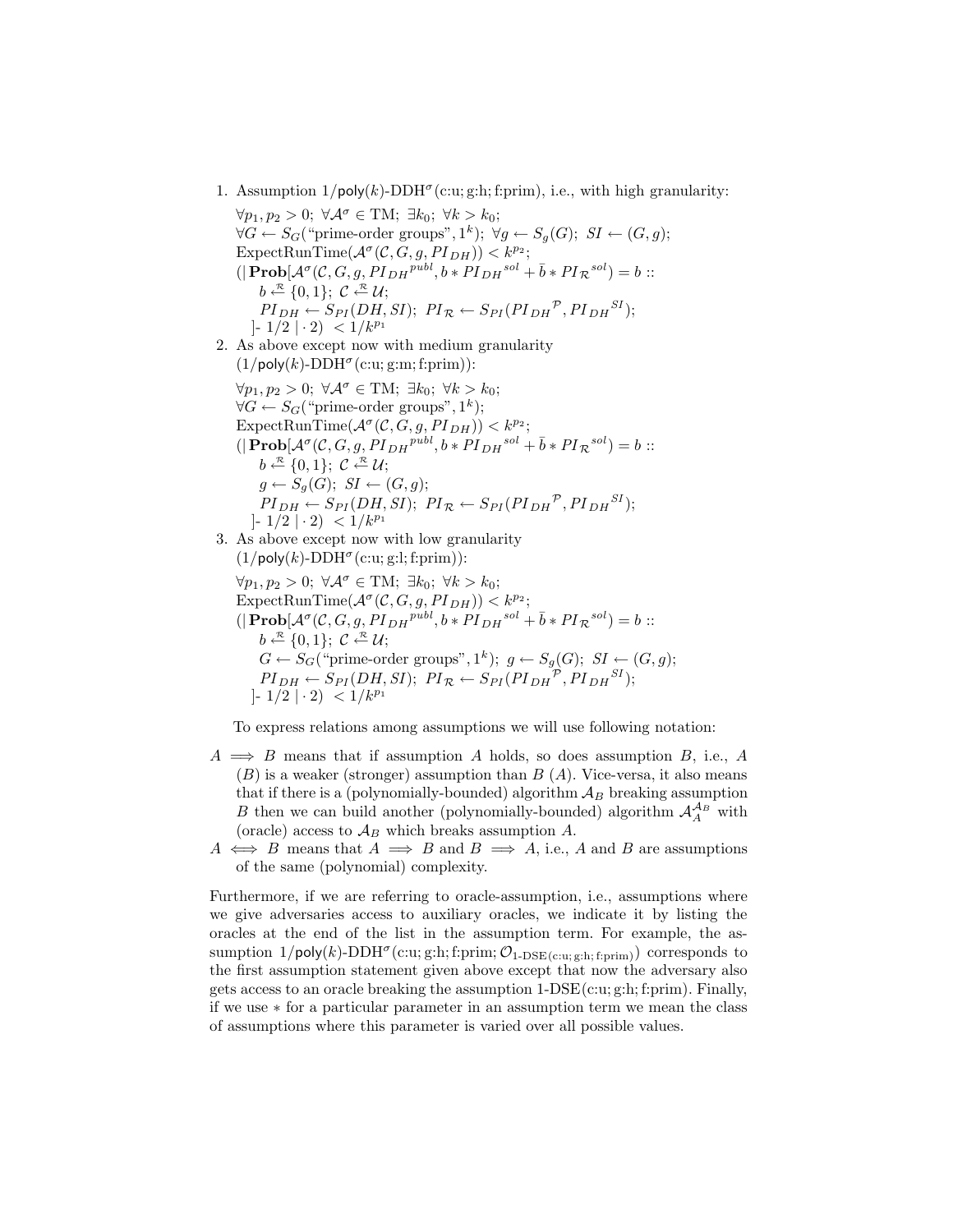### <span id="page-7-1"></span>5 The Impact of Granularity

It would go beyond the scope (and space) of this paper to discuss all previously identified parameters and we will focus only on granularity. Before stating the actual results, let us first briefly repeat the practical relevance of granularity as alluded in the introduction. Assumptions with lower granularity are weaker and are so more desirable in principle. However, which of the granularity variants is appropriate in cryptographic protocols depends on how and by whom the parameters are chosen. A priori we have to use a high-granular assumption. Yet in following situations we can resort to a weaker less granular assumption: The security requirements of the cryptographic system guarantee that it's in the best (and only) interest of the chooser of the system parameters to choose them properly; the system parameters are chosen by a mutually trusted third party; or the system parameters are chosen in a verifiable random process.<sup>4</sup> Furthermore, care has to be taken for DL-related high and medium granular assumptions in  $\mathbb{Z}_p^*$  and its subgroups. Unless we further constrain the set of valid groups with (expensive) tests as outlined by [\[19\]](#page-17-1), we require, for a given security parameter, considerably larger groups than for the low granular counterpart of the assumptions.

# 6 Computational DH, SE and IE

Maurer and Wolf [\[10\]](#page-16-4) prove the equivalence between the computational SE and DH assumption in their uniform and high-granular variant for both perfect and invariant success probabilities.

We briefly review their results, extend their results to medium granularity and prove similar relations between IE and DH.

#### <span id="page-7-0"></span>6.1 CSE versus CDH

### Theorem 1  $([10])$  $([10])$  $([10])$ .  $\epsilon$ -CSE(c:u; g:h; f:\*)  $\iff$   $\epsilon$ -CDH(c:u; g:h; f:\*)

More concretely, they show the following: Let  $0 < \alpha_1 < 1$ ,  $0 < \alpha_2 < 1$  be arbitrary constants and let G be a cyclic group with known order  $|G|$ . Then

- (a) given an oracle  $\mathcal{O}_{CDH}$  which breaks  $\epsilon$ -CDH(c:u; g:h; f:\*) in G with success probability at least  $\epsilon = \alpha_1$ , there exists an algorithm  $\mathcal{A}^{\mathcal{O}_{CDH}}$  that breaks  $\epsilon$ -CSE(c:u; g:h; f:\*) in G with success probability at least  $\epsilon = \alpha_1$ .
- (b) given an oracle  $\mathcal{O}_{CSE}$  which breaks  $\epsilon$ -CSE(c:u; g:h; f:\*) in G with success probability at least  $\epsilon = \alpha_2$ , there exists an algorithm  $A^{\mathcal{O}_{CSE}}$  that breaks  $\epsilon$ -CDH(c:u; g:h; f:\*) in G with success probability at least  $\epsilon = \alpha_2^3$ .

From these reductions the theorem immediately follows.

 $4$  This can be done either through a joint generation using random coins  $[24]$  or using heuristics such as the one used for DSS key generation [\[20\]](#page-17-2).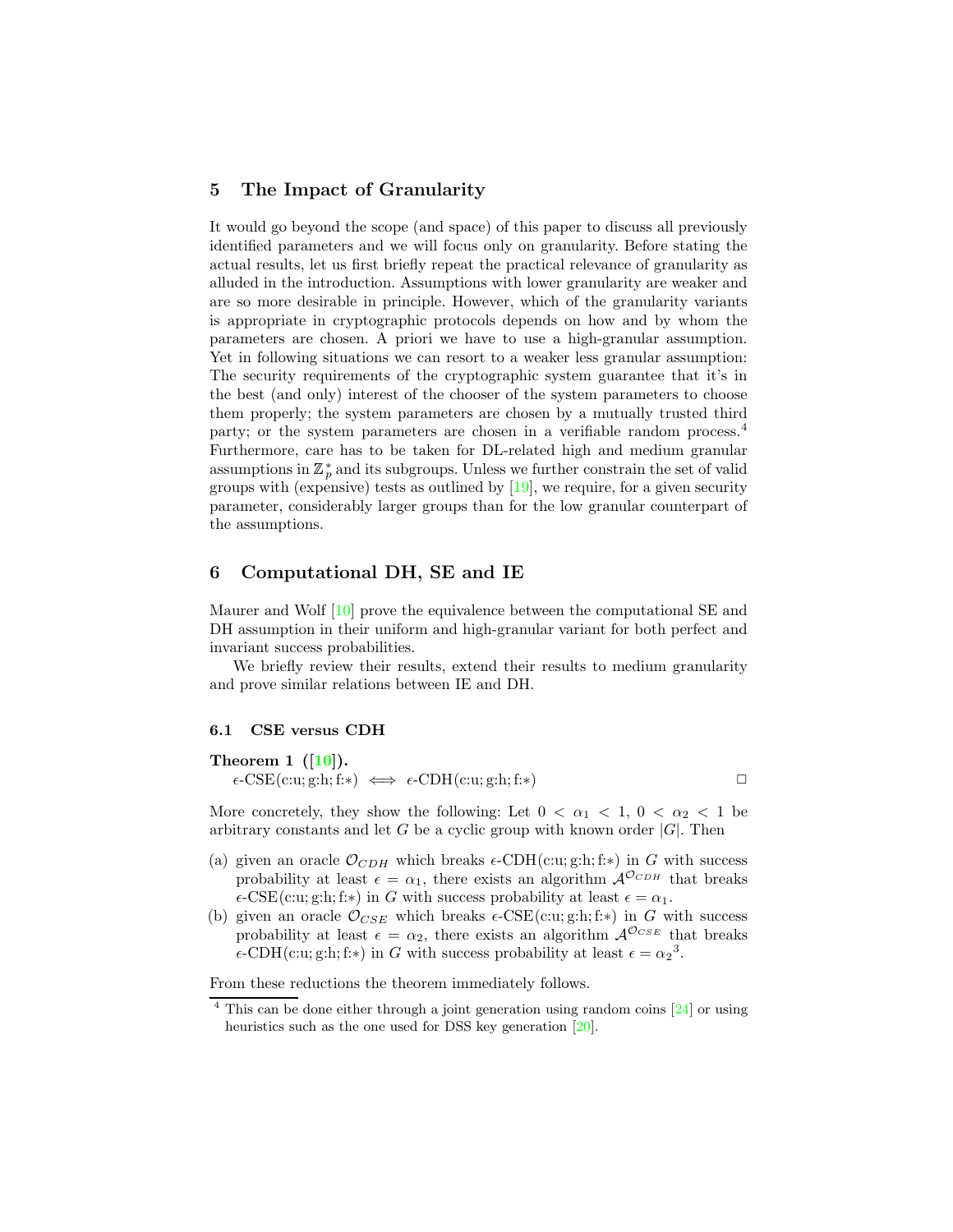<span id="page-8-2"></span>Remark 1. Maurer and Wolf showed the reduction for invariant success probability. However, the results easily extend also to all other variants related to success probability, i.e., weak, strong and perfect.

<span id="page-8-0"></span>Above relation also holds for medium granularity as we show next.

#### Theorem 2.

 $1/\text{poly}(k)\text{-CSE}(\text{c:u}; \text{g:}m; \text{f:}) \iff 1/\text{poly}(k)\text{-CDH}(\text{c:u}; \text{g:}m; \text{f:})$ .

Proof (sketch). The proof idea of Theorem [1](#page-7-0) can also be applied in this case. The only thing we have to show is that the necessary randomization in the reduction steps can be extended to the medium granularity variants of CDH and CSE. This can be done using standard techniques and is shown in the full version of this paper  $[21]$ . The rest of the proof remains then the same as the proof of Theorem [1.](#page-7-0)  $\blacksquare$ 

<span id="page-8-1"></span>Remark 2. Reduction proofs of a certain granularity can in general be easily applied to the lower granularity variant of the involved assumptions. The necessary condition is only that all involved randomizations extend to the wider probability space associated with the lower granularity parameter.

Remark 3. In all the mentioned problem families the necessary random selfreducibility exists for medium granularity and above remark always holds, i.e., we can transform proofs from a high-granular variant to the corresponding mediumgranular variant. However, it does not seem to extend to low-granular variants. This would require to randomize not only over the public part of the problem instance  $PI$  and the generator q but also over the groups  $G$  with the same associated security parameter  $k$ ; this seems impossible to do in the general case and is easily overlooked and can lead to wrong conclusions, e.g., the random self-reducibility as stated in [\[3\]](#page-15-2) doesn't hold as the assumptions are (implicitly) given in their low-granular form. ◦

### 6.2 CDH versus CIE

In the following we prove that similar relations as above also exist for CIE. In the high-granular case following theorem holds. Here as well as in following results related to IE we will restrict ourselves to groups of prime order. The results also extend to more general groups but the general case is more involved<sup>5</sup> and omitted in this version of the paper for space reasons.

#### Theorem 3.

 $1/poly(k)-CDH(c:u; g:h; f:prim) \iff 1/poly(k)-CIE(c:u; g:h; f:prim)$ 

More concretely, we show the following: Let  $G$  be a cyclic group with known prime order. Then

 $^5$  Due to the difference in input domains between IE and other assumptions we have to deal with the distribution of  $\mathbb{Z}_{|G|}^*$  over  $\mathbb{Z}_{|G|}$ . This results, e.g., in the success probability being reduced by a factor of  $\varphi(|G|)/|G|$ .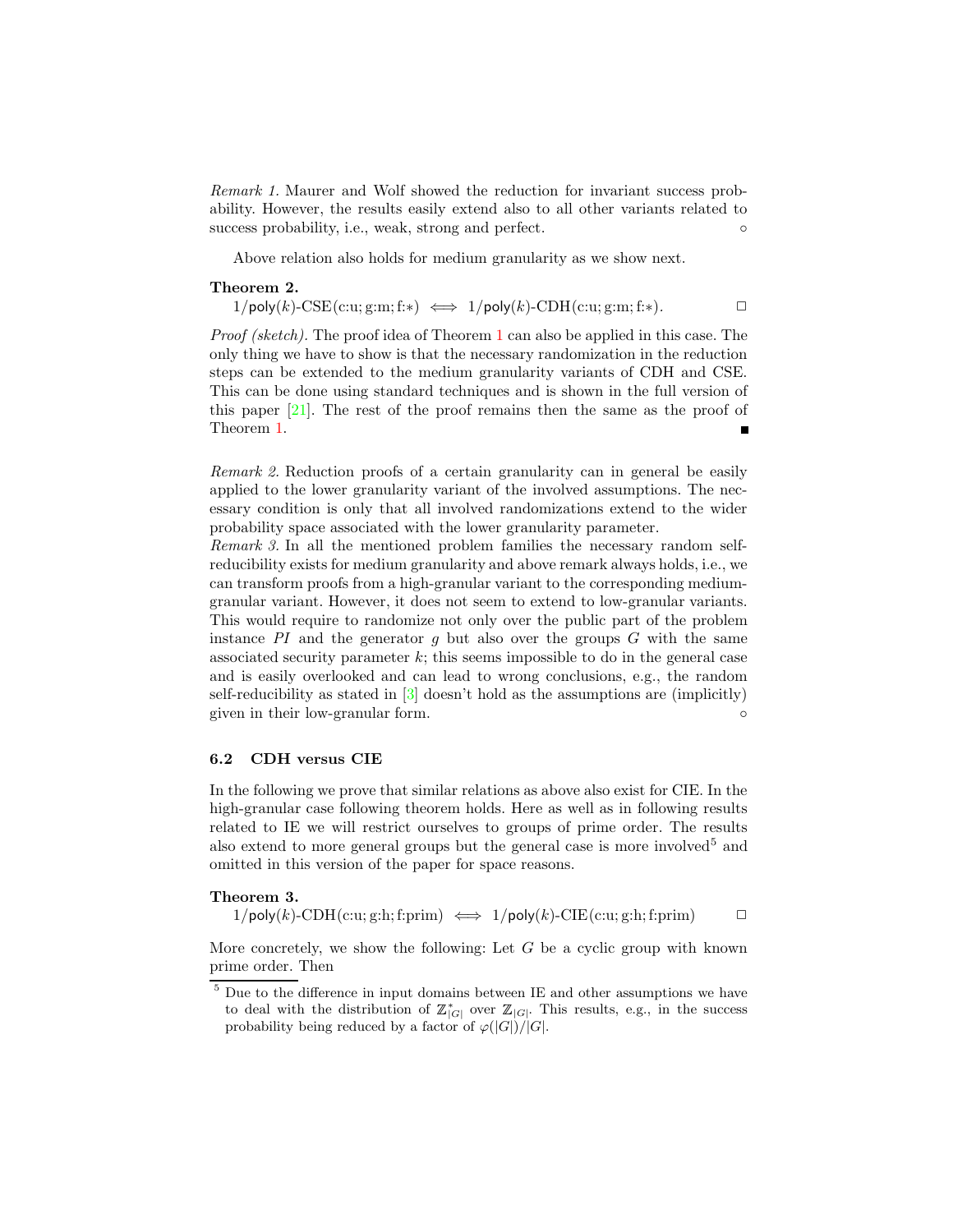- <span id="page-9-2"></span>(a) given an oracle  $\mathcal{O}_{CDH}$  which breaks \*-CDH(c:u; g:h; f:prim) in G with success probability at least  $* = \alpha_1(k)$ , there exists an algorithm  $\mathcal{A}^{\mathcal{O}_{CDH}}$  that solves CIE(c:u; g:h; f:prim) in G with success probability at least  $\alpha_1(k)^{O(\log |G|)}$ .<sup>6</sup>
- (b) given an oracle  $\mathcal{O}_{CIE}$  which breaks \*-CIE(c:u; g:h; f:prim) in G with success probability at least  $* = \alpha_2(k)$ , there exists an algorithm  $\mathcal{A}^{\mathcal{O}_{CIE}}$  that solves CSE(c:u; g:h; f:prim) in G with success probability at least  $\alpha_2(k)^3$ .
- (c) following (b), there exists also an algorithm  $\mathcal{A}^{\mathcal{O}_{CIE}}$  that, with success probability at least  $\alpha_2(k)^9$ , breaks  $1/\text{poly}(k)$ -CDH(c:u; g:h; f:prim) in G.

From these reductions and Remark [4](#page-9-0) the theorem immediately follows. The complete proof can be found in [\[21\]](#page-17-5).

<span id="page-9-0"></span>Remark 4. For strong and perfect success probabilities, i.e.,  $\alpha_1(k)$  is either 1 or  $1-1/poly(k)$ , the resulting success probability in case (a) can always be polynomially bounded because  $O(\log |G|) = O(\text{poly}(k))$  and there always exist constants c and c' such that for large enough k it holds that  $(1 - 1/k^{c'})^{O(\text{poly}(k))} \geq 1/k^{c}$ . However, for the weak and invariant success probability, i.e.,  $\alpha_1(k)$  is either  $\epsilon$ or  $1/poly(k)$ , the resulting error cannot be bounded polynomially. This implies that above reduction in (a) does not work directly in the case where the oracle  $\mathcal{O}_{CDH}$  is only of the weak or invariant success probability flavor! The success probability of  $\mathcal{O}_{CDH}$  has first to be improved by self-correction [\[15\]](#page-16-10) to strong success probability, a task expensive both in terms of oracle calls and group operations. ◦

Next, we prove above equivalence also for medium granularity. Similar to Theorem [2](#page-8-0) we could argue that due to the existence of a randomization the result immediately follows also for the medium granularity case. However, we will show below that the reduction can be performed much more efficiently in the medium granular case than in the case above; thereby we improve the concrete security considerably.

### Theorem 4.

 $1/\text{poly}(k)$ -CSE(c:u; g:m; f:prim)  $\iff 1/\text{poly}(k)$ -CIE(c:u; g:m; f:prim).  $\Box$ *Proof.* " $\Rightarrow$ ": We construct  $\mathcal{A}^{\mathcal{O}_{CIE}}$  as follows: Assume we are given a CSE instance  $g^x$  with respect to generator g. We set  $h := g^x$  and  $t := x^{-1}$ , pass  $g^x (= h)$ and  $g(=h^t)$  to  $\mathcal{O}_{CIE}$ . Assuming the oracle answered correctly we get the desired solution to the CSE problem:  $h^{t^{-1}} = (g^x)^{(x^{-1})^{-1}} = g^{x^2}$ . "  $\Leftarrow$ ": Conversely we can exploit the identity  $((g^x)^{(x^{-1})^2} = (g^x)^{x^{-2}} = g^{xx^{-2}} = g^{xx^{-2}}$  $g^{x^{-1}}$  to construct  $\mathcal{A}^{\mathcal{O}_{CSE}}$  solving CIE with a single call to  $\mathcal{O}_{CSE}$ .  $\blacksquare$ 

<span id="page-9-1"></span>Remark 5. For each direction we need now only a single oracle call. If we take also into account that with a single oracle call  $1/poly(k)$ -CSE(c:u; g:m; f:prim) can be reduced to  $1/\text{poly}(k)$ -CDH(c:u; g:m; f:prim) we achieve a reduction from  $1/poly(k)$ -CIE(c:u; g:m; f:prim) to  $1/poly(k)$ -CDH(c:u; g:m; f:prim) while retaining the success probability of the oracle.

<sup>&</sup>lt;sup>6</sup> The exponent  $O(\log |G|)$  stems from a square and multiply used in the reduction.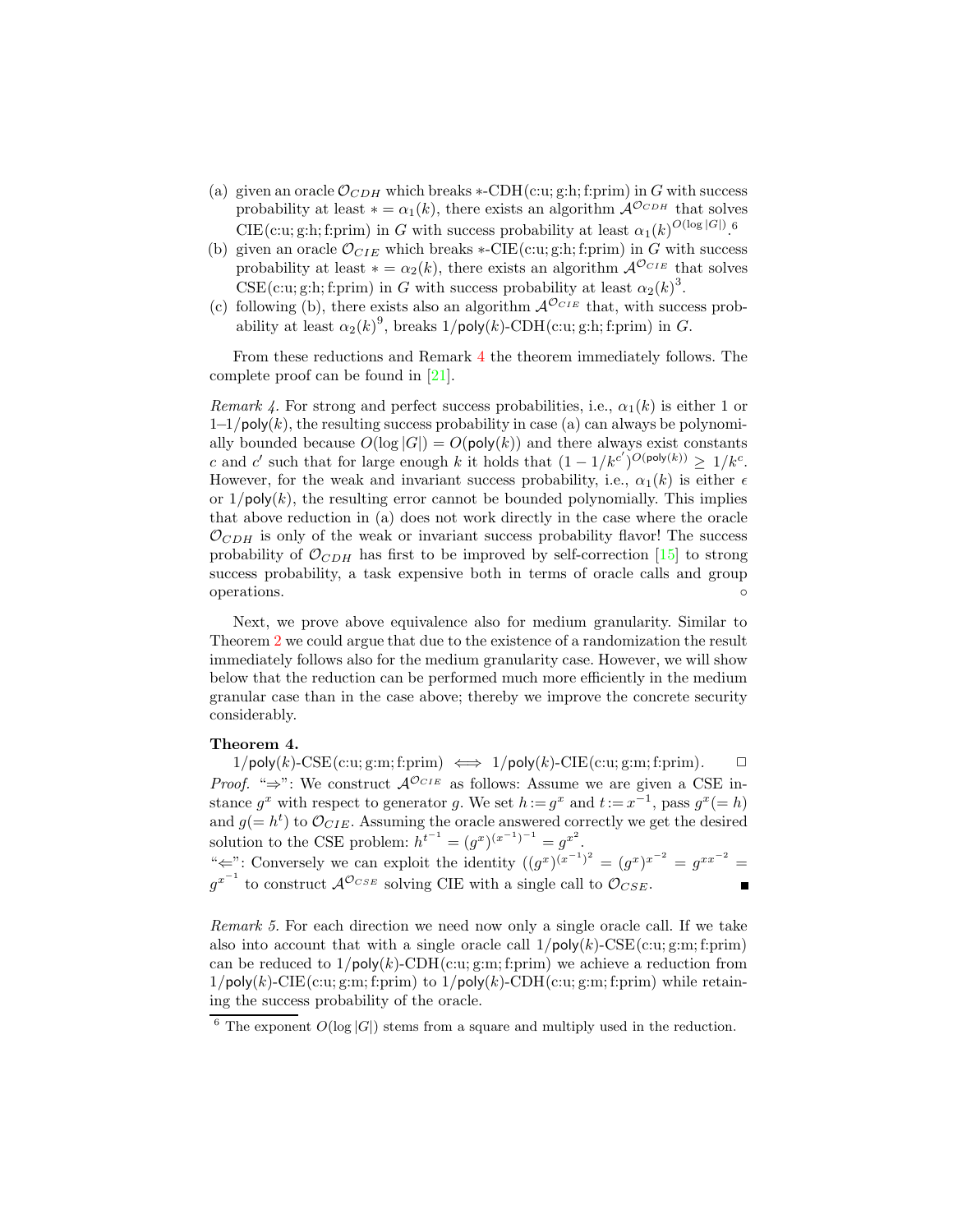<span id="page-10-3"></span>Remark 6. Above observation also implies that, contrary to the high-granular (Remark [4\)](#page-9-0) case, this reduction directly applies to the invariant and weak success probability variant of the assumptions, i.e., no self-correction is required.  $\circ$ 

In particular the Remark [5](#page-9-1) is of high significance. The reduction we get in the medium-granular case is much more efficient than the corresponding reduction in the high-granular case: With a single instead of  $log(|G|)$  (very expensive) oracle calls and  $O(\log(|G|))$  instead of  $O(\log(|G|)^2)$  group operations we achieve a success probability which is higher by a power of  $O(\log(|G|))!$ 

### 7 Decisional DH, SE and IE

#### 7.1 Difficulty in the Generic Model

<span id="page-10-0"></span>We state first a Lemma which plays an important role for later proofs in the context of generic algorithms:

**Lemma 1**  $([25, 15])$  $([25, 15])$  $([25, 15])$  $([25, 15])$  $([25, 15])$ . Let  $P(X_1, X_2, \cdots, X_n)$  be a non-zero polynomial in  $\mathbb{Z}_{p^e}[X]$ of total degree  $d \geq 0$   $(p \in \mathbb{P}; e \in \mathbb{N})$ . Then the probability that  $P(x_1, x_2, \dots, x_n) \equiv$ 0 is at most  $d/p$  for a random tuple  $(x_1, x_2, \dots, x_n) \in_R \mathbb{Z}_{p^e}^n$ .  $e$ .

Using Lemma [1,](#page-10-0) Wolf [\[9\]](#page-16-7) shows that there exists no generic algorithm that can solve DSE (and consequently also DDH) in polynomial time if the order of the multiplicative group is not divisible by small primes, as summarized in following theorem:

<span id="page-10-1"></span>**Theorem 5** ([9]).  
\n
$$
true \implies 1/\text{poly}(k)\text{-DSE}^{\sigma}(\text{c:u}; \text{g:h}; \text{f:nsprim})
$$

Remark 7. More precisely, Wolf shows that the probability that any  $A^{\sigma}$  can correctly distinguish correct DSE inputs from incorrect ones is at most  $\frac{(T+4)(T+3)}{2p'}$ where  $p'$  is the smallest prime factor of  $|G|$  and T is an upper bound on the algorithm's runtime.

Remark 8. It might look surprising that  $1/poly(k)$ -DSE<sup> $\sigma$ </sup>(c:u; g:h; f:nsprim) always holds, i.e., it's a fact, not an assumption. Of course, the crucial aspect is the rather restricted adversary model (the  $\sigma$  in the assumption statement) which limits adversaries to generic algorithms. However, note that this fact means that to break DSE one has to exploit deeper knowledge on the actual structure of the used algebraic groups. In particular, for appropriately chosen prime-order subgroups of  $\mathbb{Z}_p^*$  and elliptic or hyper-elliptic curves no such exploitable knowledge could yet be found and all of currently known efficient and relevant algorithms in these groups are generic algorithms, e.g., Pohlig-Hellman [\[26\]](#page-17-8) or Pollard- $\rho$  [\[27\]](#page-17-9). Nevertheless, care has to be applied when proving systems secure in the generic  $\mod [28]$  $\mod [28]$ .  $\circ$ 

<span id="page-10-2"></span>In the following theorem we show that also DIE cannot be solved by generic algorithms if the order of the multiplicative group is not divisible by small primes.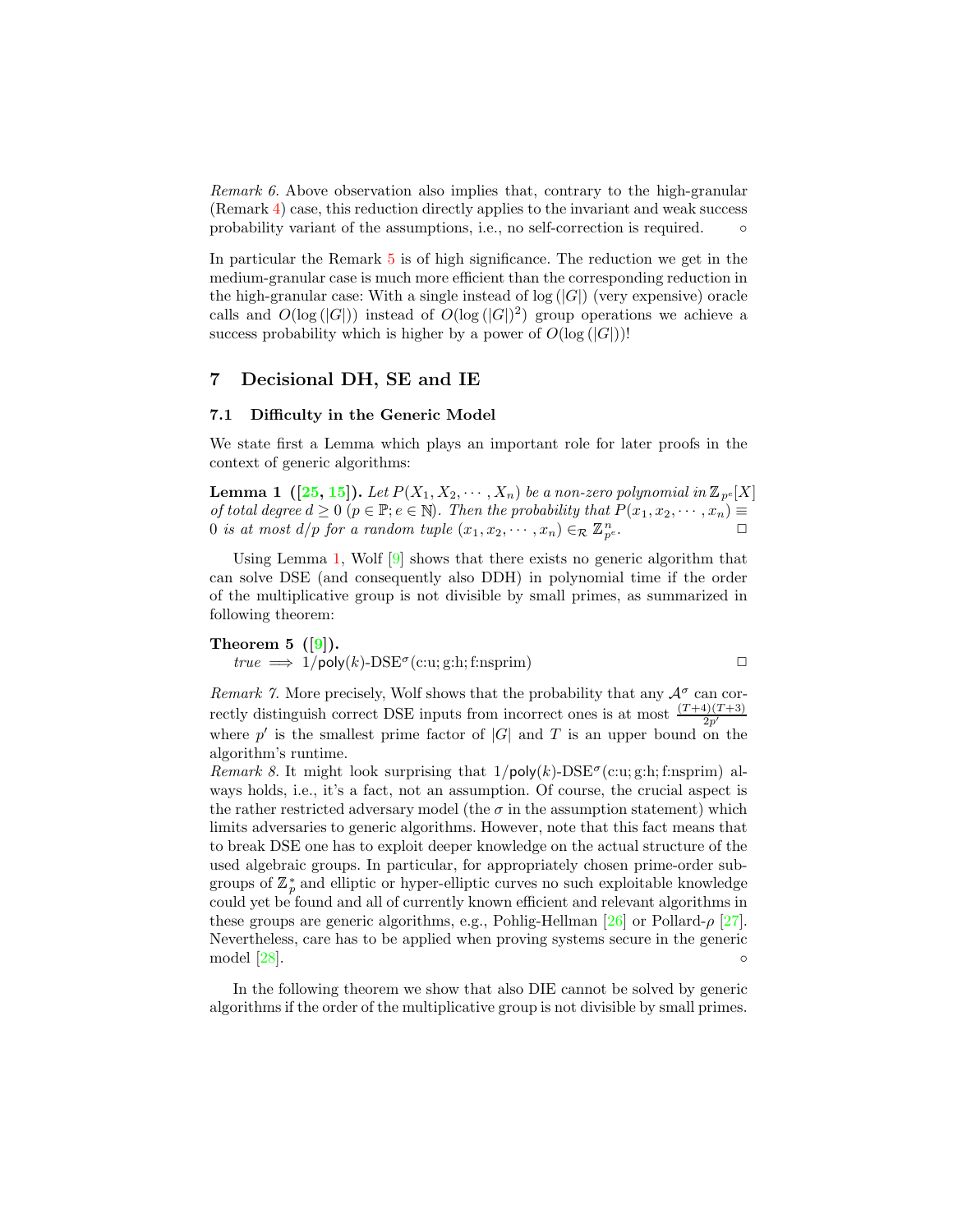### <span id="page-11-3"></span>Theorem 6.

 $true \implies 1/\text{poly}(k) \text{-} \text{DIE}^{\sigma}(\text{c:u}; \text{g:h}; \text{f:nsprim})$ 

The proof is similar to the proof of Theorem [5](#page-10-1) and can be found in [\[21\]](#page-17-5).

### 7.2 DSE versus DDH

Wolf [\[9\]](#page-16-7) shows following two results on the relation of DSE and DDH: DSE can easily be reduced to DDH but the converse doesn't hold; in fact, Theorem [8](#page-11-0) shows that a DSE oracle, even when perfect, is of no help in breaking DDH assumptions.

<span id="page-11-1"></span>Theorem  $7$  ([\[9\]](#page-16-7)).  $1/\text{poly}(k)$ - $\text{DSE}(c:u; g: h; f:*) \implies 1/\text{poly}(k)$ - $\text{DDH}(c:u; g: h; f:*)$ 

Remark 9. Following Remark [2,](#page-8-1) this result easily extends also to the mediumgranular variant. ◦

<span id="page-11-0"></span>Theorem  $8$  ([\[9\]](#page-16-7)).

 $true \implies 1/\mathsf{poly}(k)\text{-DDH}^{\sigma}(\text{c:u};\text{g:h};\text{f:nsprim};\mathcal{O}_{1\text{-DSE}(\text{c:u};\text{g:h};\text{f:nsprim})})$ 

Remark 10. More precisely, Wolf shows that the probability that any  $\mathcal{A}^{\sigma, \mathcal{O}_{DSE}}$ can correctly distinguish correct DDH inputs from incorrect ones is at most  $\frac{(T+5)(T+4)}{2p'}$  where p' is the smallest prime factor of |G| and T is an upper bound on the algorithm's runtime. ◦

### 7.3 DIE versus DDH

In the following we prove that similar relations also hold among DDH and DIE: We show a reduction from DIE to DDH and prove that a DIE oracle, even when perfect, is of no help in breaking DDH assumptions.

### Theorem 9.

 $1/\text{poly}(k)$ -DIE $(c:u; g:h; f:prim) \implies 1/\text{poly}(k)$ -DDH $(c:u; g:h; f:prim)$ 

#### <span id="page-11-2"></span>Theorem 10.

$$
true \implies 1/\mathsf{poly}(k)\text{-}\mathrm{DDH}^{\sigma}(\mathrm{c:u};\mathrm{g:}h;\mathrm{f:}n\mathrm{sprim};\mathcal{O}_{1\text{-}\mathrm{DIE}(\mathrm{c:u};\mathrm{g:}h;\mathrm{f:}n\mathrm{sprim})}) \qquad \qquad \Box
$$

Both proofs follow similar strategies than the proofs of Theorem [7](#page-11-1) and [8](#page-11-0) and can be found in  $[21]$ . One twist is that the input domains between IE and DH are different and the DIE-oracle cannot answer correctly to the queries not from its domain. However, since this limits the use of a DIE-oracle in solving DDH even further, this does not affect the desired result.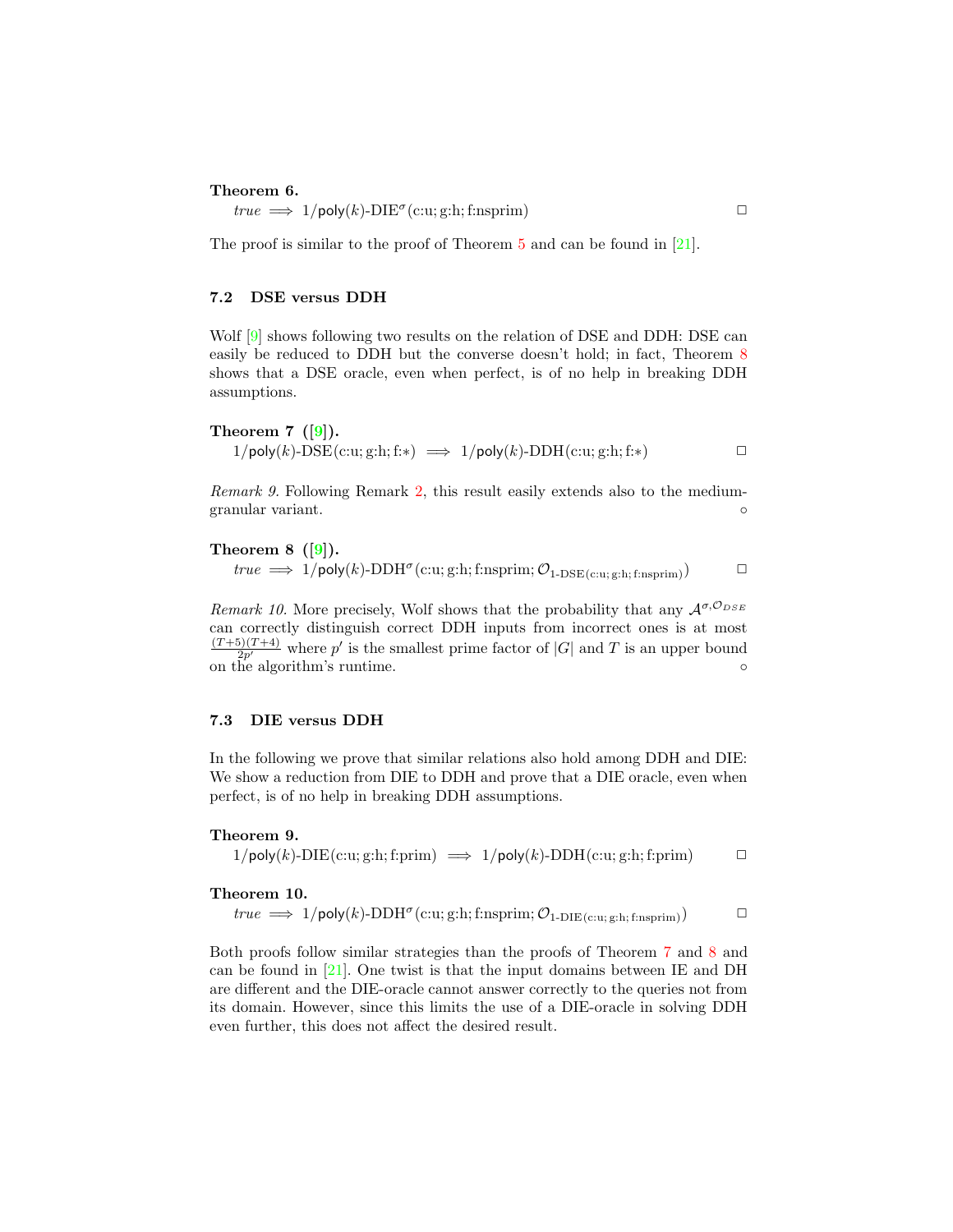#### 7.4 DSE versus DIE

<span id="page-12-0"></span>In the next theorem we prove that an oracle breaking  $1-\text{DSE}(c:u; g:h; f:*)$  is of no help in breaking  $1/\text{poly}(k)$ -DIE<sup> $\sigma$ </sup>(c:u; g:h; f:\*).

#### Theorem 11.

 $true \implies 1/\text{poly}(k)\text{-}\text{DIE}^{\sigma}(\text{c:u};\text{g:h};\text{f:nsprim};\mathcal{O}_{1-\text{DSE}(\text{c:u};\text{g:h};\text{f:nsprim})})$ 

Proof. Similar to the proofs of Theorem [6](#page-10-2) and [10](#page-11-2) we define a Lemma which associates the minimal generic complexity of solving DIE directly to the smallest prime factor of the order of the underlying group  $G$ . Theorem [11](#page-12-0) immediately follows from Lemma [2](#page-12-1) and Remark [11.](#page-12-2) Ē

<span id="page-12-2"></span>Remark 11. In the classical formulation of decision problems the adversary gets, depending on the challenge b, either the correct element or a random element as input, i.e., in the case of DIE the adversary gets  $g^x$  together with  $g^{x^{-1}}$  if  $b = 0$  and  $g^c$  if  $b = 1$ . The formulation used in the Lemma considers a slightly different variant of the decisional problem type: We consider here an adversary which receives, in random order, both the correct and a random element and the adversary has to decide on the order of the elements, i.e., the adversary gets  $g^x$  and  $(g^{x^{-1}}, g^c)$  for  $b = 0$  and  $(g^c, g^{x^{-1}})$  for  $b = 1$ .

This formulation makes the proofs easier to understand. However, note that both variants can be shown equivalent.  $\qquad \qquad \circ$ 

<span id="page-12-1"></span>**Lemma 2.** Let G be a cyclic group and g a corresponding generator, let  $p'$  be the smallest prime factor of  $n = |G|$ . Let  $\mathcal{O}_{DSE}$  be a given oracle solving DSE tuples in G and let  $A^{\sigma, \mathcal{O}_{DSE}}$  be any generic algorithm for groups G with maximum run time T and oracle access to  $\mathcal{O}_{DSE}$ . Further let  $x_0, x_1$  be random elements of  $\mathbb{Z}_{|G|}^*$ ,  $b \in_{\mathcal{R}} \{0,1\}$  a randomly and uniformly chosen bit and  $\mathcal{C} \stackrel{\mathcal{R}}{\leftarrow} \mathcal{U}$ . Then it always holds that

$$
Prob[\mathcal{A}^{\sigma}(\mathcal{C}, (G,g), g^{x_0}, g^{x_b^{-1}}, g^{x_b^{-1}}) = b] \le \frac{(T+4)(T+3)}{2p'} \square
$$

*Proof.* For given  $\sigma(1)$ ,  $\sigma(x)$ ,  $\{\sigma(x^{-1}), \sigma(c)\}\$ , assume that the algorithm  $\mathcal{A}^{\sigma, \mathcal{O}_{DSE}}$ computes at most  $T_1 + 4$  (images of) distinct linear combinations  $P_i$  of the elements  $1, x, x^{-1}, c$  with  $P_i(1, x, x^{-1}, c) = a_{i1} + a_{i2}x + a_{i3}x^{-1} + a_{i4}c$  such that

$$
\sigma(P_i(1, x, x^{-1}, c)) = \sigma(a_{i1} + a_{i2}x + a_{i3}x^{-1} + a_{i4}c),
$$

where  $a_{ij}$  are constant coefficients. Furthermore, it is not a-priori known to  $\mathcal{A}^{\sigma, \mathcal{O}_{DSE}}$  which of the (known) values in  $\{a_{i3}, a_{i4}\}\$ is the coefficient for  $x^{-1}$  and which one corresponds to c. Assume that  $\mathcal{A}^{\sigma, \mathcal{O}_{DSE}}$  makes  $T_2$  calls to  $\mathcal{O}_{DSE}$ .  $A^{\sigma, \mathcal{O}_{DSE}}$  may be able to distinguish the coefficient by obtaining information from either of the following events:

 $E_a$ :  $\mathcal{A}^{\sigma, \mathcal{O}_{DSE}}$  finds a collision between two distinct linear equations  $(P_i, P_j)$  with  $i \neq j$ , i.e.,

$$
\sigma(P_i(1, x, x^{-1}, c)) = \sigma(P_j(1, x, x^{-1}, c)) \Rightarrow P_i(1, x, x^{-1}, c) = P_j(1, x, x^{-1}, c)
$$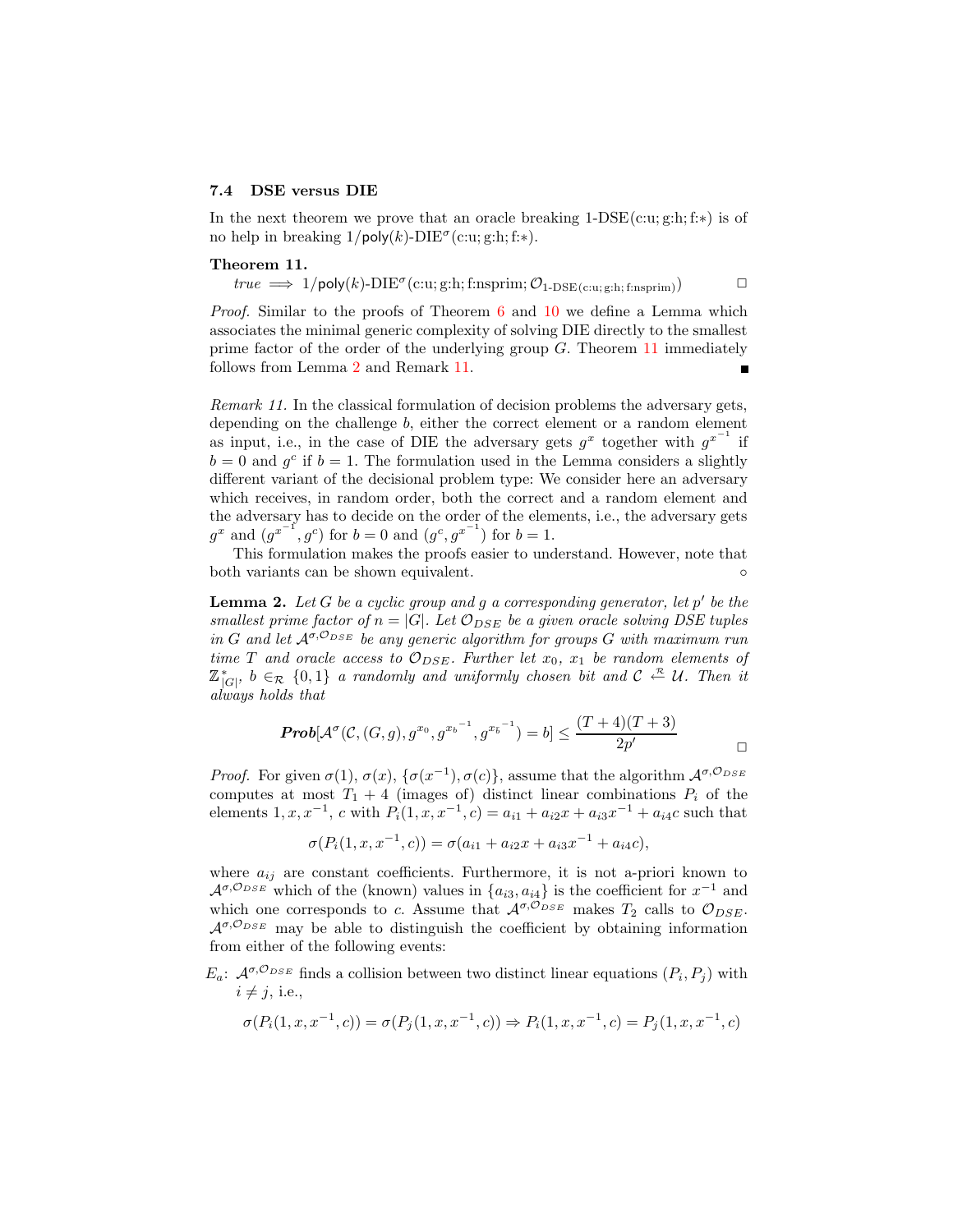$E_b$ :  $\mathcal{A}^{\sigma, \mathcal{O}_{DSE}}$  gets at least one positive answer from  $\mathcal{O}_{DSE}$  for a non-trivial query with  $i \neq j$ , i.e.,

$$
\sigma(P_i(1, x, x^{-1}, c)) = \sigma((P_j(1, x, x^{-1}, c)^2).
$$

Let  $E$  be the union of the events  $E_a$  and  $E_b$ . Now we compute an upper bound for the probability that either of these events occurs.

Case  $E_a$ : Consider  $P_i$  and  $P_j$  as polynomials. There are  $\binom{T_1+4}{2} = \frac{(T_1+4)(T_1+3)}{2}$ base  $E_a$ . Consider  $T_i$  and  $T_j$  as polynomials. There are  $\left(\begin{array}{cc} 2 \end{array}\right)$  =  $\frac{2}{2}$  possible distinct pairs. The probability of a collision for two linear combinations  $P_i, P_j$  is the probability of (randomly) finding the root of polynomial  $x(P_i P_j$  = 0 mod  $p^e$  for any prime factor p of |G| with  $p^e$ ||G|. Due to Lemma [1](#page-10-0) this probability is at most  $2/p^e \leq 2/p'$ , because the degree of  $x(P_i - P_j)$  is at most two.<sup>7</sup> It follows that  $\mathbf{Prob}[E_a] \leq \frac{(T_1+4)(T_1+3)}{2}$  $rac{(T_1+3)}{2} \frac{2}{p'} = \frac{(T_1+4)(T_1+3)}{p'}$ .

Case  $E_b$ : For  $i \neq j$  it is not possible to derive a relation  $P_i = P_j^2$  except that  $P_i$  and  $P_j$  are both constant polynomials ( $\neq 0$ ), meaning that the polynomial  $x^2(P_i - P_j^2) \equiv 0 \mod p^e$  for  $x \neq 0$ . The total degree of the polynomial  $x^2(P_i - P_j^2)$  $P_j^2$ ) is at most 4 and the probability for  $E_b$  is at most  $\frac{4}{p'}T_2$ .

In total we have

$$
\mathbf{Prob}[E] \leq \mathbf{Prob}[E_a] + \mathbf{Prob}[E_b] = \frac{(T_1+4)(T_1+3)}{p'} + T_2 \frac{4}{p'} \leq \frac{(T+4)(T+3)}{p'},
$$

with  $T_1 + T_2 \leq T$ . The success probability of  $\mathcal{A}^{\sigma, \mathcal{O}_{DSE}}$  therefore is:

$$
\mathbf{Prob}[\mathcal{A}^{\sigma, O_{DSE}}(...) = b] = \mathbf{Prob}[E] + \frac{1}{2}\mathbf{Prob}[\bar{E}] =
$$

$$
\mathbf{Prob}[E] + \frac{1 - \mathbf{Prob}[E]}{2} = \frac{1}{2} + \frac{\mathbf{Prob}[E]}{2} \le \frac{1}{2} + \frac{(T+4)(T+3)}{2p'}.
$$

П

In sharp contrast to the above mentioned high granular case, we prove in the following theorem that these assumptions are equivalent for their medium granular version (other parameters remain unchanged).

#### Theorem 12.

 $1/\text{poly}(k)$ - $\text{DSE}(c:u; g:m; f:prim) \iff 1/\text{poly}(k)$ - $\text{DIE}(c:u; g:m; f:prim)$ .  $\Box$ *Proof.* " $\Leftarrow$ ": Assume we are given a DIE tuple  $I_{DIE} = (g, g^x, g^z)$  where  $g^z$  is either  $g^{x^{-1}}$  or a random element of group G. Set  $h:=g^z$  then  $g=h^t$  and  $g^x=h^{tx}$ for some (unknown)  $t \in \mathbb{Z}_{|G|}^*$ . After reordering the components we obtain the tuple  $(h, h^t, h^{xt}).$ 

<sup>&</sup>lt;sup>7</sup> Note that  $P_i, P_j$  are also functions of  $x^{-1}, x \neq 0$  and thus one can virtually think of the polynomial  $x(P_i - P_j)$  by multiplying both sides of the equation  $P_i = P_j$  with x. Furthermore, uniformly distributed random values modn are also randomly and uniformly distributed mod $p^e$ .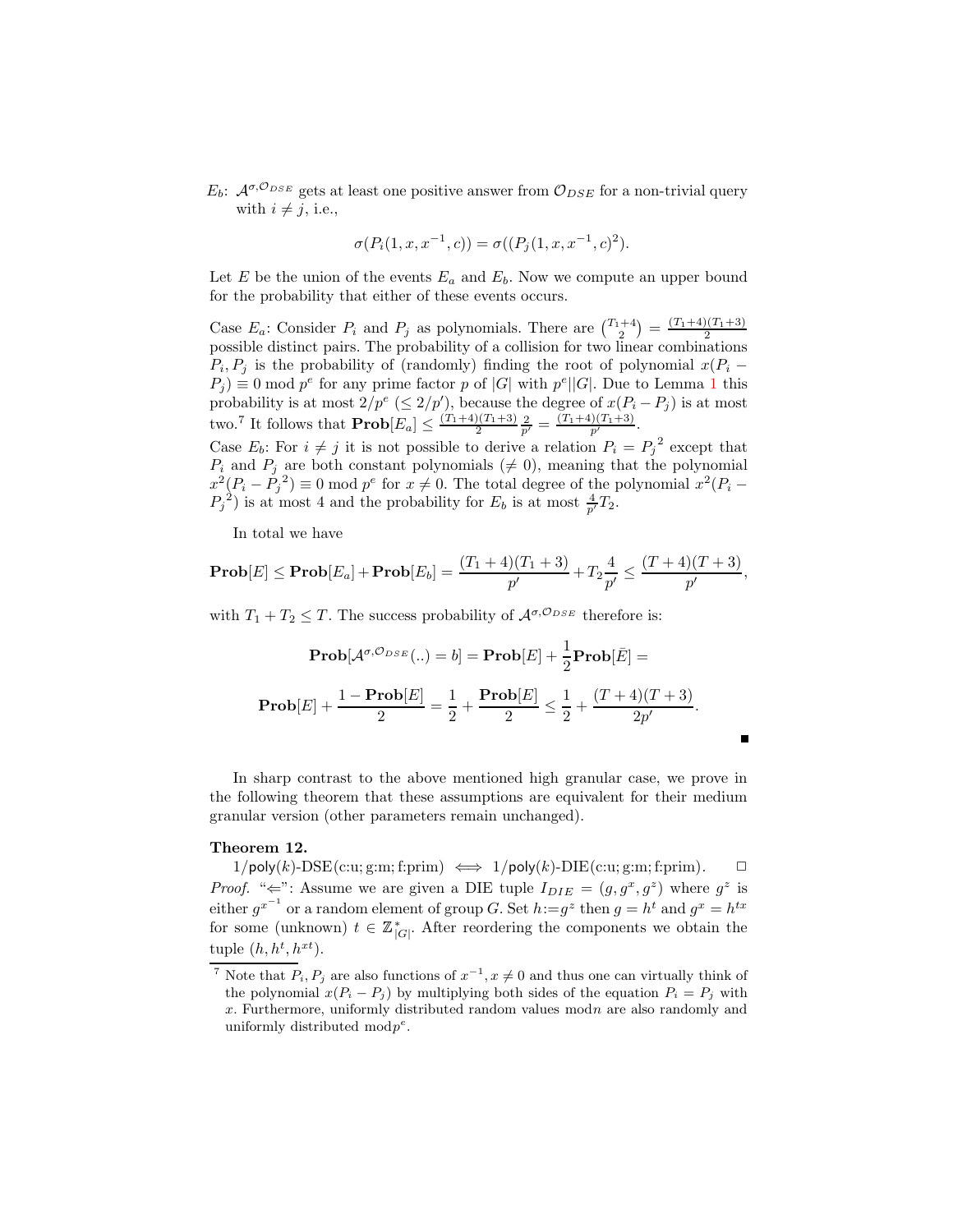<span id="page-14-0"></span>If  $z = x^{-1}$  then  $t = x$  and the tuple  $(h, h^t, h^{xt})$  will have the form  $(h, h^t, h^{t^2})$ which represents a DSE tuple and can be solved by the given DSE oracle. The probability distribution is correct, since h is a group generator and  $h^t$  is a random element of G.

If  $z \neq x^{-1}$  then  $t \neq x$  and  $h^{xt}$  is a random group element (x is a random element of  $\mathbb{Z}_{|G|}^*$  and the elements  $h, h^t, h^{tx}$  are independent.

" $\Rightarrow$ ": Assume, we are given a DSE tuple  $(g, g^x, g^z)$  where  $g^z$  is either  $g^{x^2}$  or a random group element. Set  $h:=g^x$  then  $g=h^t$  and  $g^z=h^{tz}$  for some (unknown)  $t \in \mathbb{Z}_{|G|}^*$ . After reordering the components we obtain the tuple  $(h, h^t, h^{tz})$ .

If  $z = x^2$  then we have  $x = t^{-1}$  and  $z = t^{-2}$  meaning that the tuple  $(h, h^t, h^{xt})$ has the form  $(h, h^t, h^{t-1})$  representing a DIE tuple. Its probability distribution is correct because h is a group generator,  $h^t$  is a random element of G and the last element  $h^{t^{-1}}$  has the correct form.

If  $z \neq x^2$  then  $h^{zt}$  is a random group element, since t is a random element of  $\mathbb{Z}_{|G|}^*$ , and further the elements  $h, h^t$  and  $h^{tz}$  are independent.

### 8 Conclusions

In this paper, we identify the parameters relevant to cryptographic assumptions. Based on this we present a framework and notation for defining assumptions related to Discrete Logarithms. Using this framework these assumptions can be precisely and systematically classified. Wider adoption of such a terminology would ease the study and comparison of results in the literature, e.g., the danger of ambiguity and mistakes in lengthly stated textual assumptions and theorems would be minimized. Furthermore, clearly stating and considering these parameters opens an avenue to generalize results regarding the relation of different assumptions and to get a better understanding of them. This is the focus of our ongoing research and is covered to a larger extent in the full version of the paper [\[21\]](#page-17-5).

A parameter in defining assumptions previously ignored in the literature is granularity. We show (as summarized in Figure [1\)](#page-15-4) that varying this parameter leads to surprising results: we prove that some DL-related assumptions are equivalent in one case (medium granular) and provably not equivalent, at least not in a generic sense, in another case (high granular). Furthermore, we also show that some reductions for medium granularity are much more efficient than their high-granular version leading to considerably improved concrete security, in particular as medium granularity results in weaker assumptions than high-granular ones. However, we note that medium- or low-granular assumption apply in cryptographic settings only when the choice of system parameters is guaranteed to be truly random.

In this paper we only scratched the topic of granularity and interesting open questions remain to be answered: While for both CDL and CDH it can be shown

<sup>&</sup>lt;sup>8</sup> This is because  $h^x = g^{x^2} = h^{tx}$  which implies  $h^x = h^{tx^2}$ ,  $x = tx^2$  and  $t = x^{-1}$ .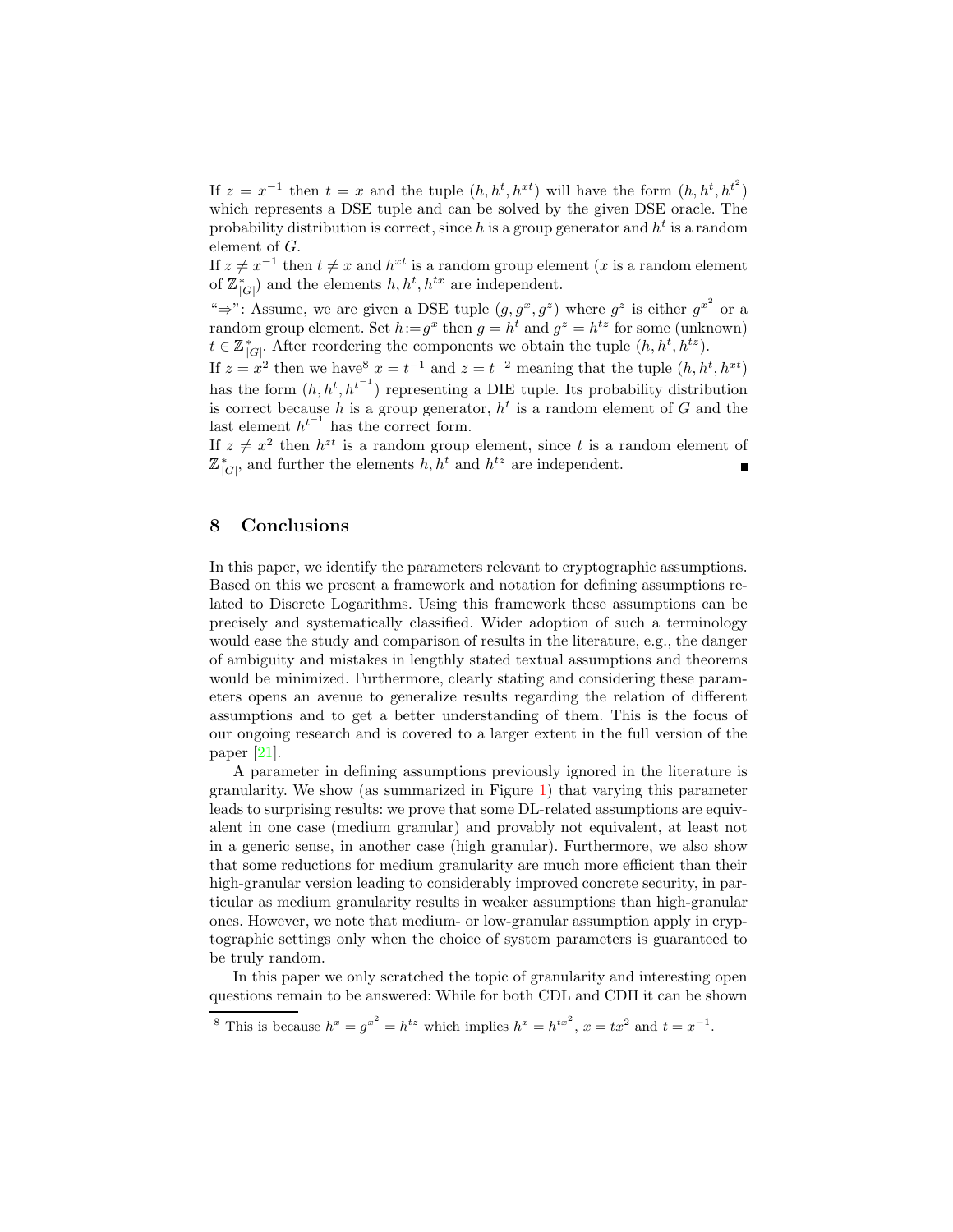<span id="page-15-5"></span>

<span id="page-15-4"></span>Fig. 1. Summary of our results

that their high- and medium-granular assumptions are equivalent, this is not yet known for DDH (also briefly mentioned as an open problem in [\[29\]](#page-17-11)). Only few relations can be shown for low-granular assumption as no random self-reducibility is yet known. However, achieving such "full" random self-reducibility seems very difficult in general (if not impossible) in number-theoretic settings [\[30\]](#page-17-12) contrary to, e.g., lattice settings used in [\[31\]](#page-17-13).

### Acknowledgements

We thank Birgit Pfitzmann, Matthias Schunter, and the anonymous reviewers for their helpful comments.

### <span id="page-15-0"></span>References

- [1] Kevin S. McCurley. The discrete logarithm problem. In Carl Pomerance, editor, Cryptology and Computational Number Theory, volume 42 of Proceedings of Symposia in Applied Mathematics, pages 49–74, Providence, 1990. American Mathematical Society. [101](#page-0-0)
- <span id="page-15-1"></span>[2] Whitfield Diffie and Martin Hellman. New directions in cryptography. IEEE Transactions on Information Theory, IT-22(6):644–654, November 1976. [101](#page-0-0)
- <span id="page-15-2"></span>[3] Dan Boneh. The Decision Diffie-Hellman problem. In Third Algorithmic Number Theory Symposium, number 1423 in Lecture Notes in Computer Science, pages 48–63. Springer-Verlag, Berlin Germany, 1998. [101,](#page-0-0) [102,](#page-1-0) [109](#page-8-2)
- <span id="page-15-3"></span>[4] Ronald Cramer and Victor Shoup. A practical public key cryptosystem provably secure against adaptive chosen ciphertext attack. In Hugo Krawczyk, editor, Advances in Cryptology – CRYPTO '98, number 1462 in Lecture Notes in Computer Science, pages 13–25. International Association for Cryptologic Research, Springer-Verlag, Berlin Germany, 1998. [101](#page-0-0)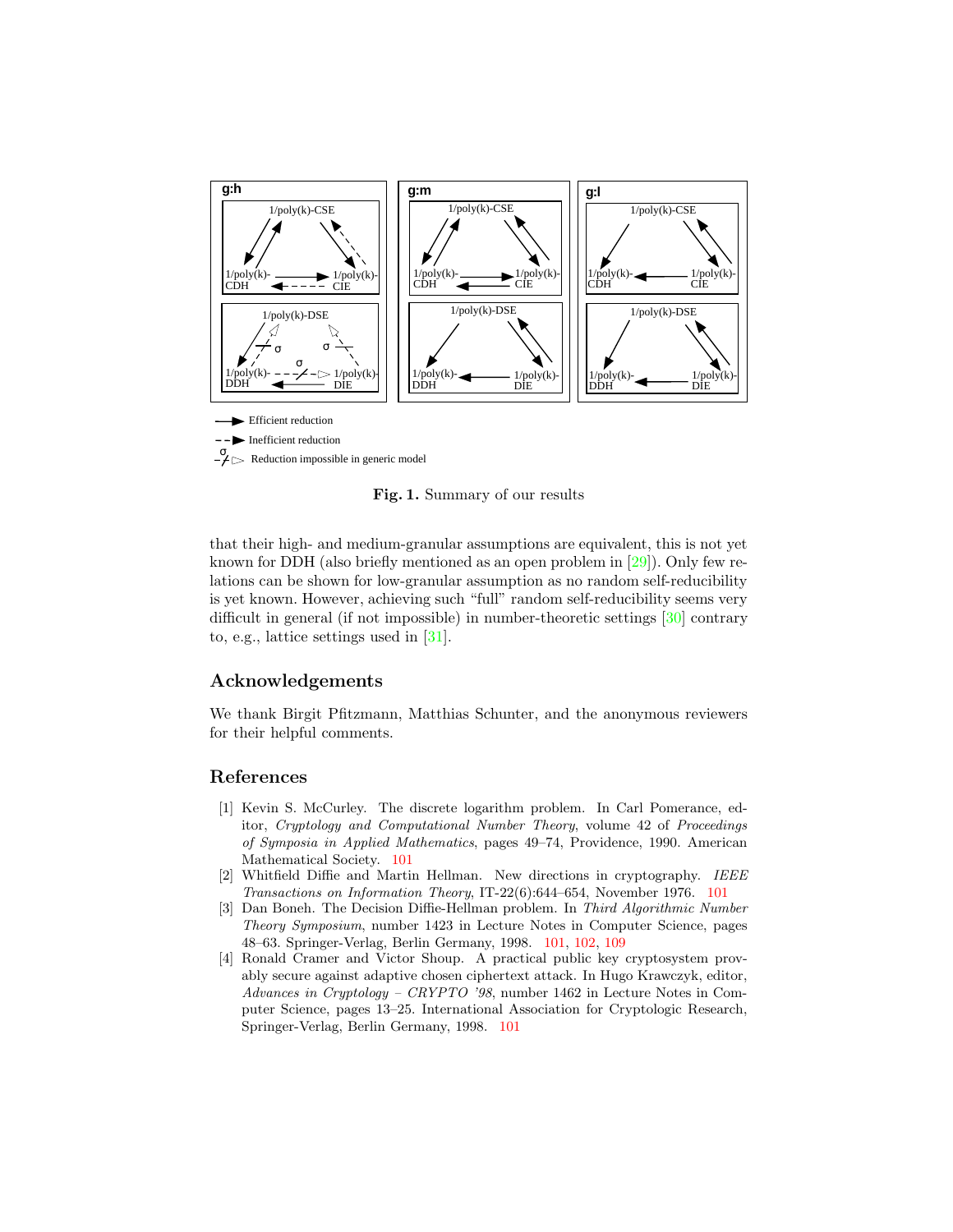- <span id="page-16-13"></span><span id="page-16-0"></span>[5] Moni Naor and Omer Reingold. Number-theoretic constructions of efficient pseudo-random functions. In 38th Symposium on Foundations of Computer Science (FOCS), pages 458–467. IEEE Computer Society Press, 1997. [101](#page-0-0)
- <span id="page-16-1"></span>[6] Michael Steiner, Gene Tsudik, and Michael Waidner. Key agreement in dynamic peer groups. IEEE Transactions on Parallel and Distributed Systems, 11(8):769– 780, August 2000. [101](#page-0-0)
- <span id="page-16-2"></span>[7] Yair Frankel, Yiannis Tsiounis, and Moti Yung. "Indirect discourse proofs": Achieving fair off-line cash (FOLC). In K. Kim and T. Matsumoto, editors, Advances in Cryptology – ASIACRYPT '96, number 1163 in Lecture Notes in Computer Science, pages 286–300. Springer-Verlag, Berlin Germany, 1996. [101](#page-0-0)
- <span id="page-16-3"></span>[8] Helena Handschuh, Yiannis Tsiounis, and Moti Yung. Decision oracles are equivalent to matching oracles. In International Workshop on Practice and Theory in Public Key Cryptography '99 (PKC '99), number 1560 in Lecture Notes in Computer Science, Kamakura, Japan, March 1999. Springer-Verlag, Berlin Germany. [101](#page-0-0)
- <span id="page-16-7"></span>[9] Stefan Wolf. Information-theoretically and Computionally Secure Key Agreement in Cryptography. PhD thesis, ETH Zürich, 1999.  $101, 102, 111, 112$  $101, 102, 111, 112$  $101, 102, 111, 112$  $101, 102, 111, 112$  $101, 102, 111, 112$  $101, 102, 111, 112$  $101, 102, 111, 112$
- <span id="page-16-5"></span><span id="page-16-4"></span>[10] Ueli M. Maurer and Stefan Wolf. Diffie-Hellman oracles. In Koblitz [\[32\]](#page-17-14), pages 268–282. [101,](#page-0-0) [108](#page-7-1)
- [11] Mike Burmester, Yvo Desmedt, and Jennifer Seberry. Equitable key escrow with limited time span (or, how to enforce time expiration cryptographically). In K. Ohta and D. Pei, editors, Advances in Cryptology – ASIACRYPT '98, number 1514 in Lecture Notes in Computer Science, pages 380–391. Springer-Verlag, Berlin Germany, 1998. [101](#page-0-0)
- <span id="page-16-6"></span>[12] Birgit Pfitzmann and Ahmad-Reza Sadeghi. Anonymous fingerprinting with di-rect non-repudiation. In Okamoto [\[33\]](#page-17-15), pages 401–414. [101](#page-0-0)
- <span id="page-16-8"></span>[13] Jan Camenisch, Ueli Maurer, and Markus Stadler. Digital payment systems with passive anonymity-revoking trustees. In E. Bertino, H. Kurth, G. Martella, and E. Montolivo, editors, Proceedings of the Fourth European Symposium on Research in Computer Security (ESORICS), number 1146 in Lecture Notes in Computer Science, pages 33–43, Rome, Italy, September 1996. Springer-Verlag, Berlin Germany. [102](#page-1-0)
- <span id="page-16-9"></span>[14] George Davida, Yair Frankel, Yiannis Tsiounis, and Moti Yung. Anonymity control in e-cash systems. In Proceedings of the First Conference on Financial Cryptography (FC '97), number 1318 in Lecture Notes in Computer Science, pages 1–16, Anguilla, British West Indies, February 1997. International Financial Cryptography Association (IFCA), Springer-Verlag, Berlin Germany. [102](#page-1-0)
- <span id="page-16-10"></span>[15] Victor Shoup. Lower bounds for discrete logarithms and related problems. In Walter Fumy, editor, Advances in Cryptology – EUROCRYPT '97, number 1233 in Lecture Notes in Computer Science, pages 256–266. International Association for Cryptologic Research, Springer-Verlag, Berlin Germany, 1997. [102,](#page-1-0) [104,](#page-3-0) [110,](#page-9-2) [111](#page-10-3)
- <span id="page-16-11"></span>[16] Ueli M. Maurer and Stefan Wolf. Diffie-Hellman, Decision Diffie-Hellman, and discrete logarithms. In *IEEE Symposium on Information Theory*, page 327, Cambridge, USA, August 1998. [102](#page-1-0)
- <span id="page-16-12"></span>[17] Ueli M. Maurer and Stefan Wolf. Lower bounds on generic algorithms in groups. In Kaisa Nyberg, editor, Advances in Cryptology – EUROCRYPT '98, number 1403 in Lecture Notes in Computer Science, pages 72–84. International Association for Cryptologic Research, Springer-Verlag, Berlin Germany, 1998. [102](#page-1-0)